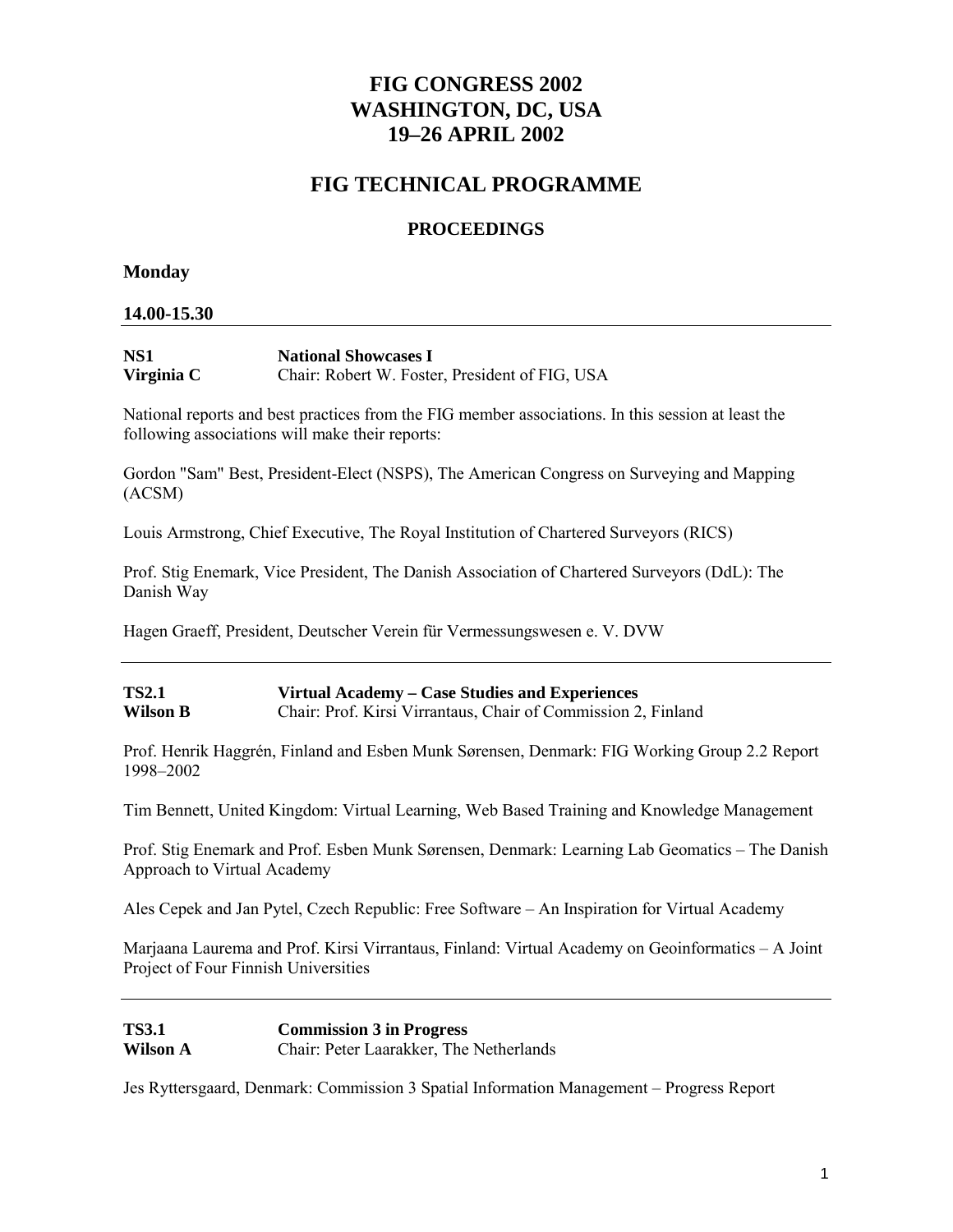Gerhard Muggenhuber, Austria: Commission 3 Work Plan 2002–2006

Robert P. Mahoney and Robin McLaren, United Kingdom and Jes Ryttersgaard, Denmark: The Nairobi Conference on Spatial Information for Sustainable Development

Peter Laarakker, The Netherlands, Robert P. Mahoney, United Kingdom, Reinfried Masnberger, Austria, Robin McLaren, United Kingdom and Kari Strande, Norway: Land Information Management for Sustainable Development of Cities – Best Practice Guidelines

# **TS4.1 Standards and Education in Hydrography**

**Marriott Balcony C** Chair: Dennis St. Jacques, Chair of Commission 4, Canada

Dennis St. Jacques, Canada: Commission 4 – Report on Activities 1998 to 2002

Svante Astermo, Sweden and Hugo Gorziglia, Chile: Standards of Competence for Hydrographic Surveyors and for Nautical Cartographers

Mike Johnston, Canada: Implementing a Quality Management System for the Canadian Hydrographic Service

Dave Wells et al. Canada and USA: Hydrographic Education in North America

| <b>TS5.1</b>            | <b>Commission 5 Activities: Yesterday and Tomorrow</b>              |
|-------------------------|---------------------------------------------------------------------|
| <b>Cortillion North</b> | Chair: Jean-Marie Becker, Chair of Commission 5, Sweden and Matthew |
|                         | Higgins, Australia                                                  |

Prof. Jean-Marie Becker, Sweden: Commission 5 Activities 1998-2002 Overview

Matthew B. Higgins, Australia: Commission 5 Activities in the Future: 2002–2006 Work Plan

Prof. Hans Heister, Germany and Dr Vaclav Slaboch, Czech Republic: Report on Standards, Quality Assurance and Calibration – FIG WG 5.1 Activities in 1998–2002

Prof. Michel Kasser, France: New Modern Height Determination Techniques – Report about the WG 5.2 Activities in 1998–2002

Dr. Naser El-Sheimy, Canada: Report on Kinematic and Integrated Positioning Systems

Dr. Nicolas Paparoditis, France: Report on Integration of Techniques for Digital Mapping

Dr. Paul Cross, United Kingdom: Report on Reference Frame in Practice

#### **TS6.1 Engineering Surveys for Construction Works and Structural Engineering I Marriott Balcony A** Chair: Dr. Michel Mayoud, Chair of Commission 6, France

Dr. Michel Mayoud, France and Svend Kold Johansen, Denmark: Commission 6 (Engineering Surveys) – Report 1998–2002 and Work Plan 2002–2006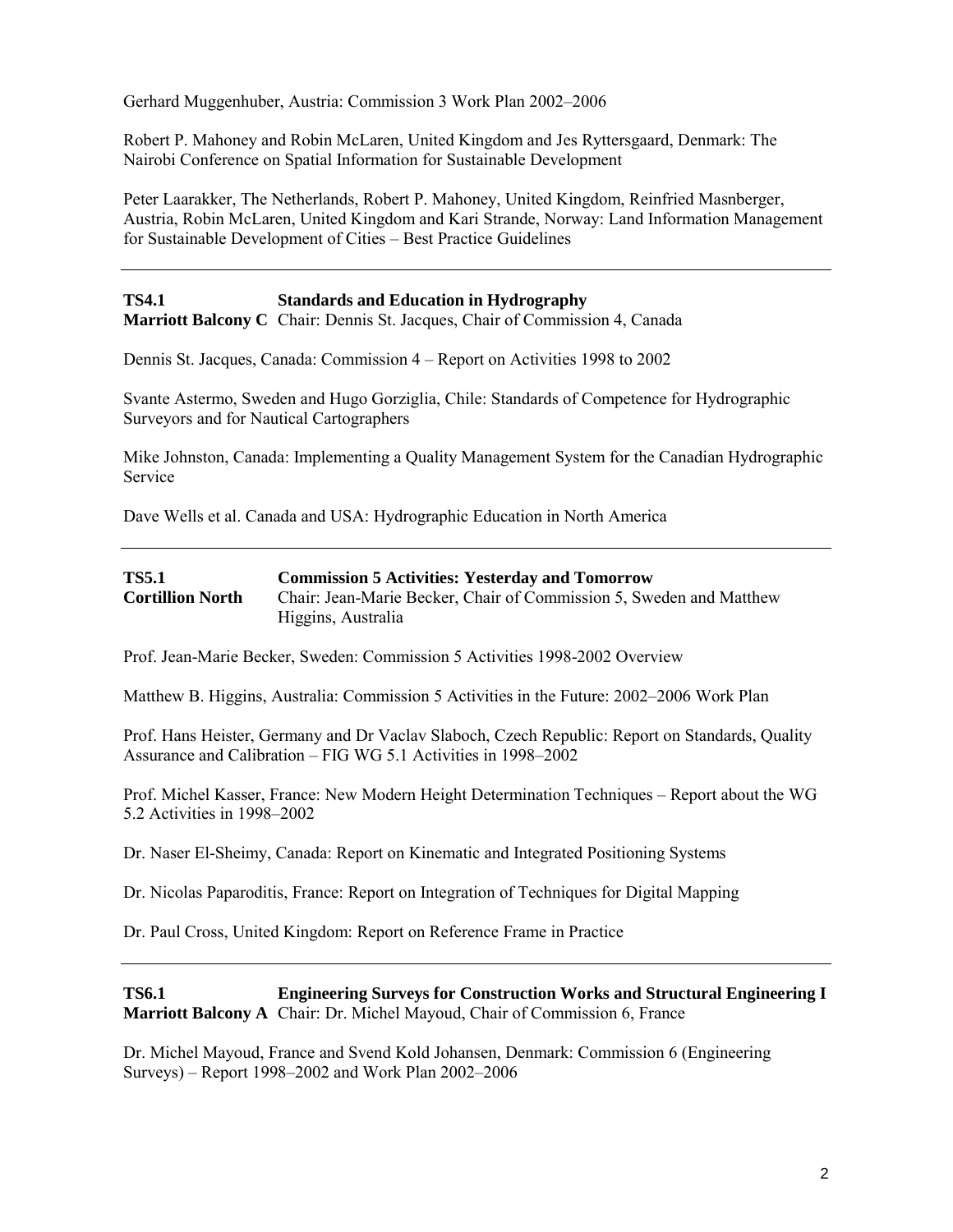Andrew Wetherelt and Dr. Paul Hunt, United Kingdom: Underground Azimuth Determinations Using an Adapted Wild GAK1

Prof. Fritz Brunner and Dr. Ekkehart Grillmayer, Austria: On the Temperature Dependence of Gyroscopic Measurements Using the GYROMAT 2000

# **TS7.1 Cadastral Innovation I**

**Marriott Ballroom II** Chair: Dr. Paul Munro-Faure, Chair of Commission 7, United Kingdom

Dr. Paul Munro-Faure, United Kingdom: Report on the Activities of Commission 7: Cadastre and Land Management, 1998-2002

Jürg Kaufmann, Switzerland: Benchmarking Cadastral Systems – Results of the Working Group 7.1

Daniel Steudler, Switzerland and Prof. Ian P. Williamson, Australia: A Framework for Benchmarking Land Administration Systems

Johan de Meijere, The Netherlands and Mabel Alvarez de Lopez, Argentina: Spatial Data, Good Governance and Society

## **JS1 Professionals Role in Implementing the Habitat Agenda and Agenda 21 – Habitat Wilson Professionals Forum**

Joint Session of FIG Commission 8 and the Habitat Professionals Forum Chair: Prof. Holger Magel, Vice President of FIG, Germany

Dr. Irene Wiese – von Ofen, President of the International Federation of Housing and Planning (IFHP) and Chair of the Habitat Professionals Forum, Germany: Professionals Role in Implementation the Habitat Agenda and Agenda 21 – Habitat Professionals Forum

David Mammen, President of the Institute of Public Administration, USA

Prof. Holger Magel, Vice President of FIG and Babette Wehrmann, Germany: Applying Good Governance to Urban Land Management – Why and How?

**TS10.1 Affordable Housing Marriott Balcony B** Chair: John Collinge, Chair of Commission 10, United Kingdom

Murtala A. Oladapo, Nigeria: Procurement Systems and Project Organisational Model for Low Cost Housing (This paper has not been presented at the FIG 2002)

Husaini A. Dikko, Nigeria: Cost Control Models for Housing and Infrastructure Development

Han C. Ong and Prof. Dennis Lenard, United Kingdom: Can Private Finance Be Applied in the Provision of Housing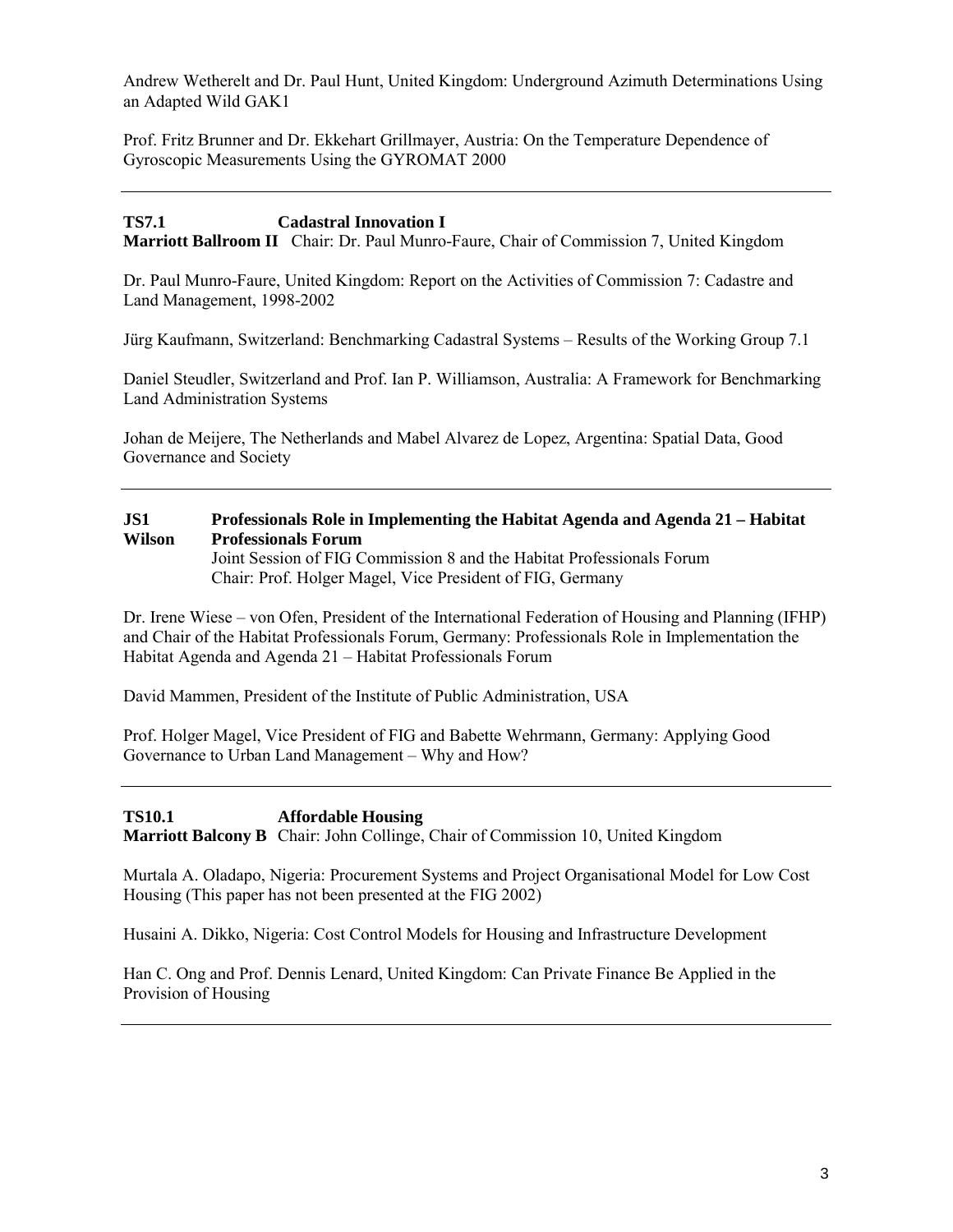# **Monday**

## **16.00-17.30**

| NS <sub>2</sub> | <b>National Showcase II</b>                       |
|-----------------|---------------------------------------------------|
| Virginia C      | Chair: Jerome C. Ives, Vice President of FIG, USA |

National reports and best practices from the FIG member associations. In this session at least the following associations will make their reports:

Jürg Kaufmann, Dr. Erich Gubler, Thomas Glatthard and Daniel Steudler, Switzerland: Swiss Cadastre: Cadastre 2014 for Sustainability

Steponas Deveikis, Lithuania: National Report by the Lithuanian Association of Property Valuers

Sarkis Fadous, President, The Order of Surveyors – Lebanon: The National Report for Order of Surveyors - Lebanon

Elena Vargas, Executive Secretary of Sociedad Colombiana de Topografos SCT, Colombia: Reflections of Past and Future of Ingenieria Topografica in Colombia

Araik Babayan and Arthur Melikyan, Association of Private Surveyors of the Republic of Armenia APS

Eduardo Infantozzi, President of the Asociación de Agrimensores del Uruguay AAC, Uruguay: Land Surveying Profession in Uruguay

| <b>TS2.2</b> | <b>Virtual Academy and Curricula Contents</b> |
|--------------|-----------------------------------------------|
| Wilson B     | Chair: Prof. Esben Munk Sørensen, Denmark     |

Prof. Stig Enemark, Denmark: International Trends in Surveying Education

Prof. Kirsi Virrantaus and Prof. Henrik Haggrén, Finland: FIG Educational Portal - A Method and User Interface to Manage Surveying Educational Curricula

Arzu Cöltekin, Finland: A Prototype of FIG Surveying Education Portal

**TS3.2 Legal Aspects and GIS for Decision Support Marriott Balcony C+D**Chair: Dr. Chryssy Potsiou, Greece

Michael Sutherland and Dr. Susan Nichols, Canada: Web-GIS Technologies and their Potential as Decision Support Tools for Sustainable Development

Radoš Šumrada, Slovenia: Legal Issues Regarding Spatial Data

Dr. Raisa Iakovleva, Russian Federation: Legal Aspects in Spatial Information Management in Russian Federation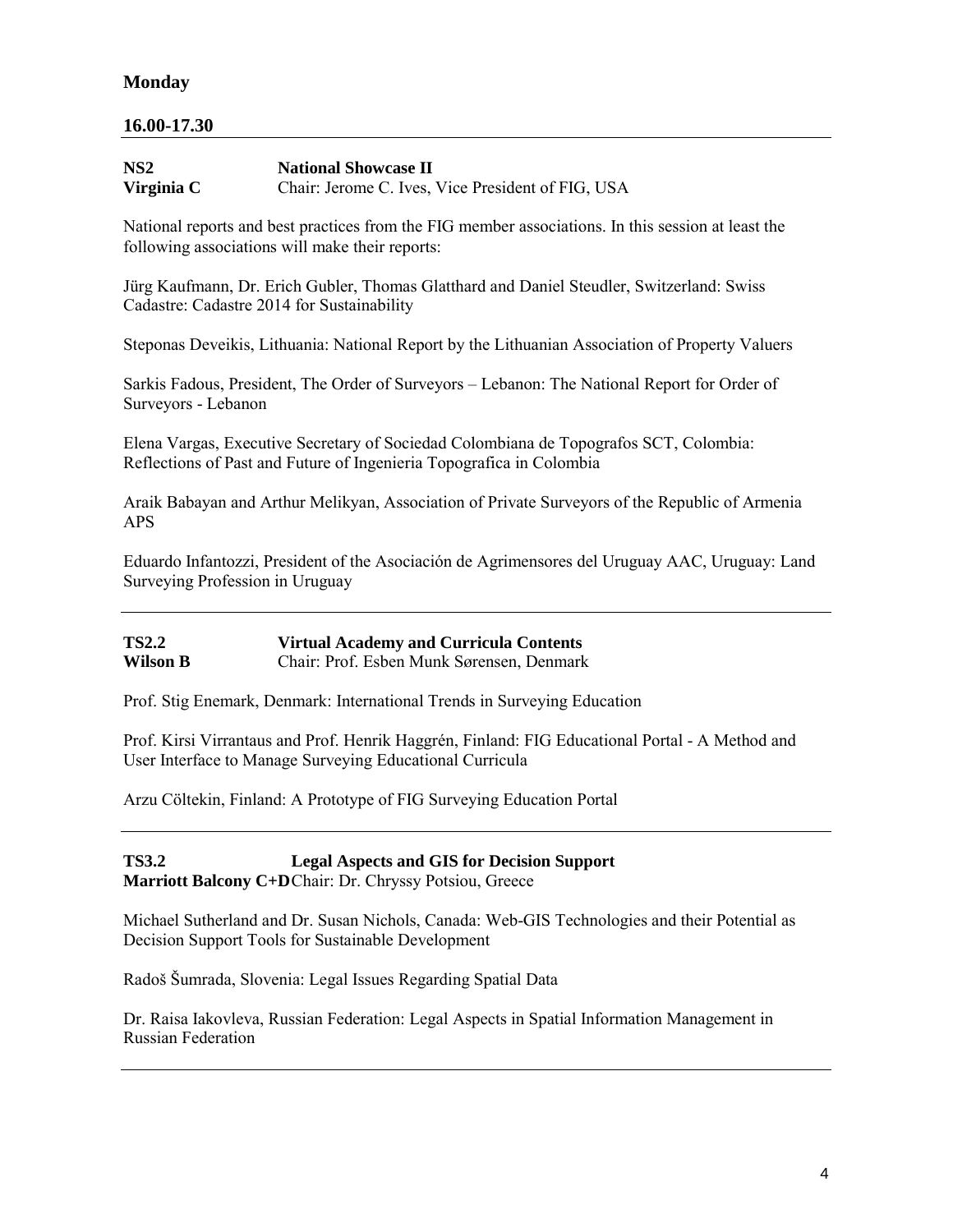## **TS4.2 Data Management**

**Marriott Balcony A** Chair: Adam Greenland, United Kingdom

Robert M. Stirling, United Kingdom: Data Management in the 21<sup>st</sup> Century – Emerging Technologies and their Implications for Hydrography

Paul Day, United Kingdom: Demonstration on Emerging Technologies and their Implications for Hydrography

Stephen Forbes, Robert Burke and Gerard Costello, Canada: Canadian Hydrographic Service Information Network

| JS2                    | <b>GPS</b> for Cadastral Applications                                      |
|------------------------|----------------------------------------------------------------------------|
| <b>Cotillion North</b> | Joint Session of Commissions 5 and 7                                       |
|                        | Chair: Prof. Jean-Marie Becker, Chair of Commission 5, Sweden and Dr. Paul |
|                        | Munro-Faure, Chair of Commission 7, United Kingdom                         |

Brian Dalager, USA: Developing and Implementing a Large Scale Cadastral Resurvey with GPS

Dr. Michael D. Londe, USA: Standards and Guidelines for Cadastral Surveys Using Global Positioning Methods

Dr. Martin A. Salzmann, The Netherlands: Do-it-yourself Determination of Cadastral Boundaries: Will GPS make it happen?

Dr. Ehab Nabil Nassif, Egypt: A Radical Solution for the Cadastre Problem in Egypt Using Integrated GPS-GIS System

Prof. Alexander Martynenko, Russia: Electronic Earth as Methodology and Technology of Our Time

| <b>TS6.2</b> | <b>Engineering Surveys for Construction Works and Structural Engineering</b> |
|--------------|------------------------------------------------------------------------------|
| Wilson A     |                                                                              |
|              | Chair: Svend Kold Johansen, Denmark                                          |

Ralph Glaus and Prof. Hilmar Ingensand, Switzerland: Tunnel Surveys for New CERN Particle Accelerators

Prof. Penggen Cheng, Wenzhong John Shi, and Wanxing Zheng, China: Large Structure Health Dynamic Monitoring Using GPS Technology

Dr. Gethin W. Roberts, Dr. Xiaolin Meng and Prof. Alan H. Dodson, United Kingdom: Using Adaptive Filtering to Detect Multipath and Cycle Slips in GPS/Acclerometer Bridge Deflection Monitoring Data

Dr. Gethin W. Roberts, Oluropo Ogundipie and Prof. Alan H. Dodson, United Kingdom: Construction Plant Control Using RTK GPS

**TS7.2 Cadastral Innovation II**

**Marriott Ballroom II** Chair: Dr. Paul van der Molen, The Netherlands

Prof. Ian P. Williamson, Australia: The Cadastral "Tool Box" – a Framework for Reform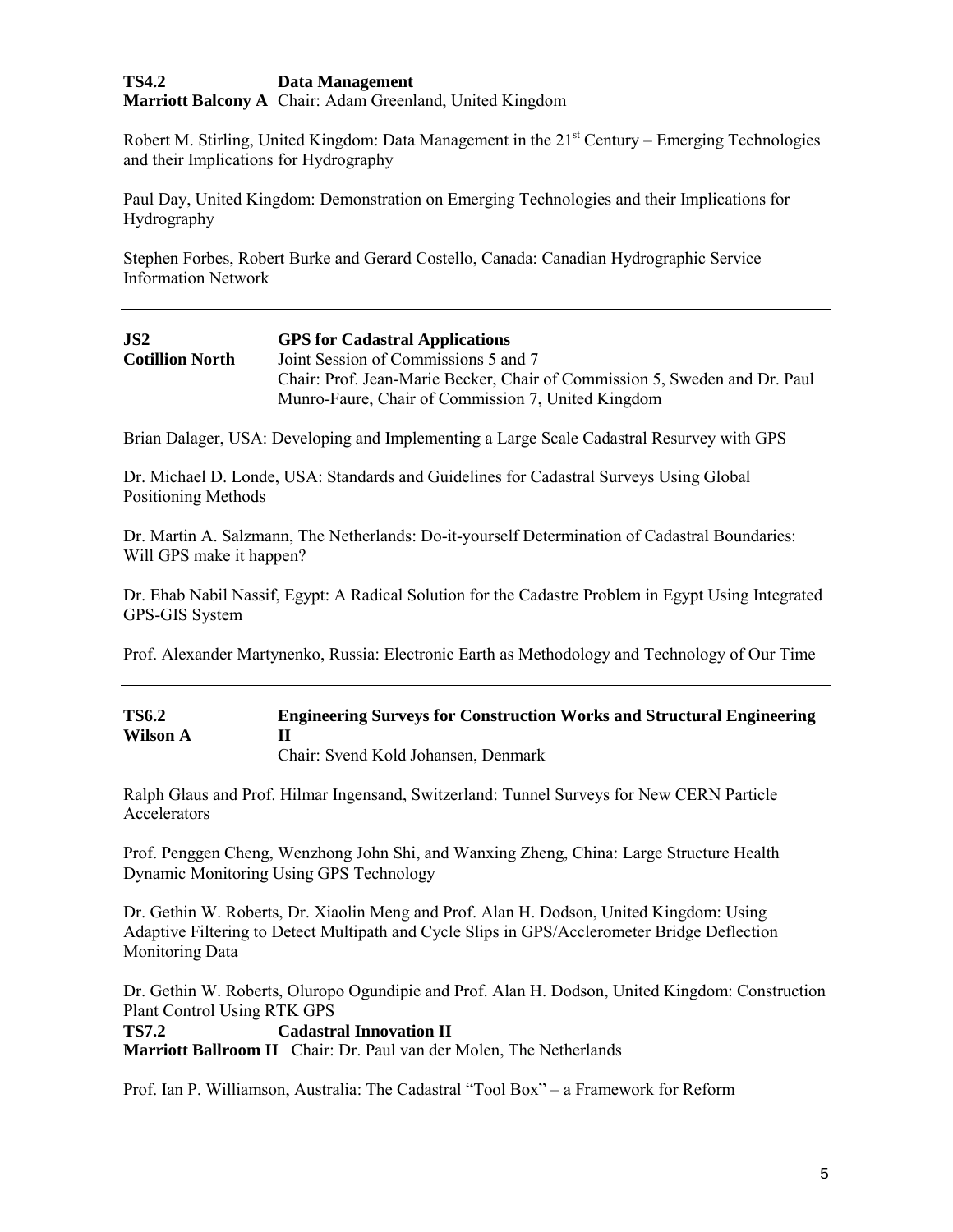Prof. Penggen Cheng, Associate Prof. Rong Liu and Chengrui Wang, China: Data Capture Quality Control Issues in Cadastration

Jaap Zevenbergen, The Netherlands: A Systems Approach to Land Registration and Cadastre

Prof. Tommy Österberg, Sweden: The Importance of Cadastral Procedures for Sustainable Development

#### **TS10.2 Finance and Infrastructure Marriott Balcony B** Chair: Murtala A. Oladapo, Nigeria

Dr Eric Aligula, Kenya: Infrastructure Services and Low Cost Housing in Kenya – The Policy and Policy Implementation Gaps

Andrew W. Morley, United Kingdom: The Economic Benefits of Infrastructure Projects Procured with Private Finance

Han Ching Ong and Prof. Dennis Lenard, United Kingdom: Partnerships between Stakeholders in the Provision of and Access to Affordable Housing in Malaysia

#### **Tuesday**

#### **9.00-10.30**

#### **Plenary Session** Toward the implementation of local, national and regional compatible Marriott Ballroom Spatial Data Infrastructure (SDI) and its contribution to a Global Spatial Spatial Data Infrastructure (SDI) and its contribution to a Global Spatial **Data Infrastructure (GSDI)** Chair: Robert W. Foster, President of FIG

One example of a local to global public/private partnership is the one between North-Rhine-Westphalia, Germany and North Carolina, USA in cooperation with the Atlantic Institute, US Federal Geographic Data Committee (FGDC), Intergraph Corporation, and Microsoft Corporation. The outcome is a better understanding of regional and global issues and their role on the physical, economic and social well being as well as the creation of a more peaceful world.

Preetha Pulusani, President, Intergraph Mapping & GIS Solution, USA: An Open Political and Business Agreement to Underscore the Importance of Global Co-operation

Klaus J. Barwinski, Director of Surveying and Mapping, Agency of Northrhine-Westphalia, Germany: Spatial Data Play-Offs in Political Decisions

## **HS1 Surveying and Mapping the Americas – Lines of Distinction Delaware A+B** Chair: Bill Soderberg, USA

Todd M. Babcock, USA: Stargazers, Ax-men and Milkmaids – The Men who Surveyed Mason and Dixon's Line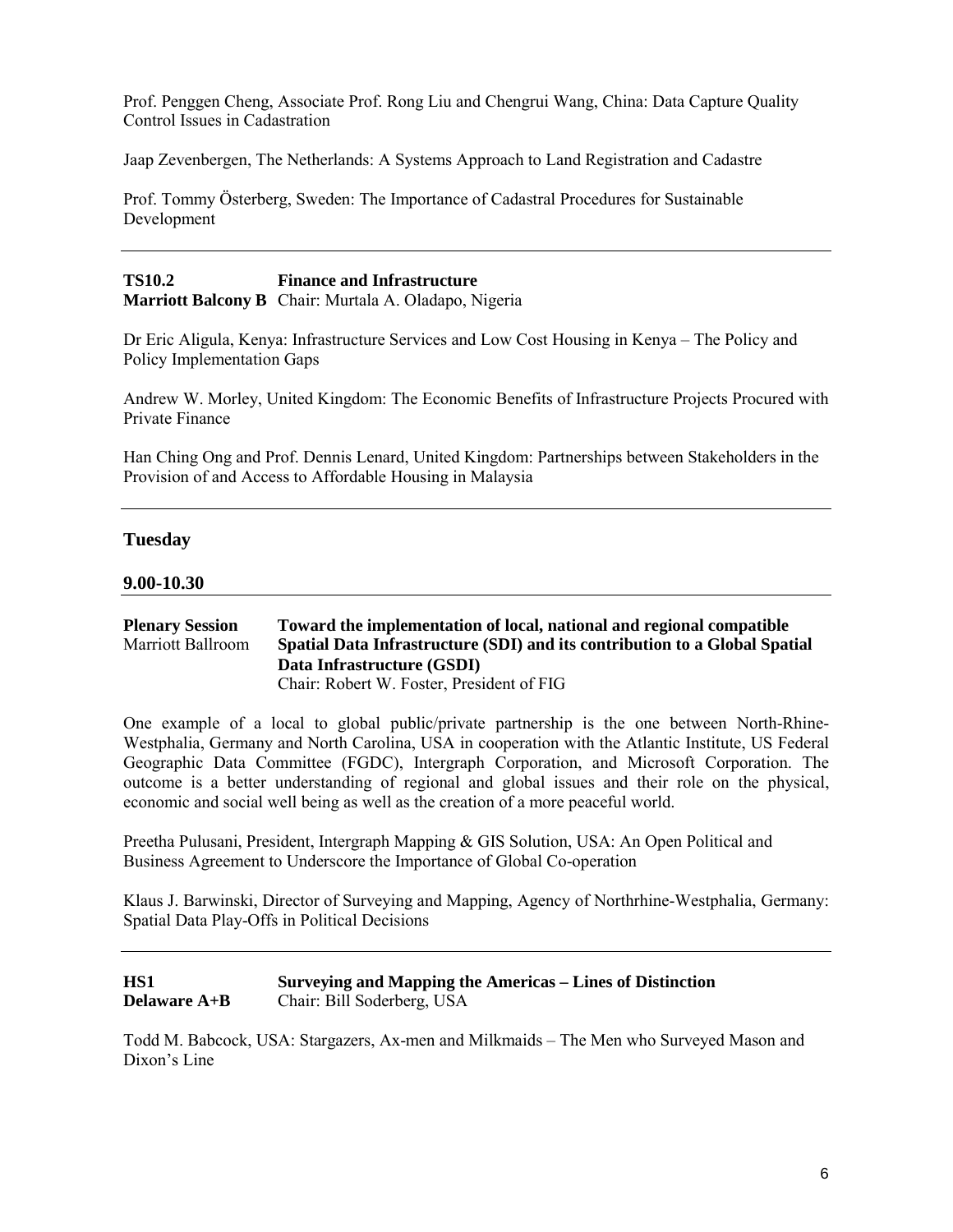Edwin Danson, UK: The Work of Charles Mason and Jeremiah Dixon

David Lee Ingram, USA: The Fairfax Line Survey

# **Tuesday**

## **11.00-12.30**

| JS3                    | <b>Standards – The Response by Professional Organisations</b> |
|------------------------|---------------------------------------------------------------|
| <b>Cotillion North</b> | Joint session of FIG and Space Information Societies          |
|                        | Chair: Christian Andreasen, Vice President of FIG, USA        |

Contributions from

- − International Federation of Surveyors, Iain Greenway, Chair of FIG Task force on Standards: Standards and Surveyors – FIG's Past and Future Response
- − International Association of Geodesy (IAG)
- − International Cartographic Association (ICA), Prof. Harold Moellering, Chair of the the ICA Spatial Data Standards Commission: Contributions of the ICA to World Spatial Data Standards Efforts
- − International Hydrographic Organization (IHO)
- − International Society for Photogrammetry and Remote Sensing (ISPRS), Liping Di
- − The International Cost Engineering Council (ICEC), John Hollman, Member of Standards Committee
- − International Society for Mine Surveying (ISM), Carl Vender, ISM Presidium Senior Member, USA

| <b>TS2.3</b> | <b>Teaching and Learning Methods and CPD</b> |
|--------------|----------------------------------------------|
| Coolidge     | Chair: Prof. Pedro Cavero, Spain             |

Stefan Willgalis, Germany: Learning in an Increasingly Complex World: Teaching of Graduate Students in Research Oriented Projects

John Chadderton, United Kingdom: Interactive Learning for the Property Professional in the 21<sup>st</sup> **Century** 

Jacobus H. (Raubie) Raubenheimer, South Africa: Co-operative Education in Surveying

Prof. Bela Markus, Hungary: Spatial Knowledge Management in Land Administration

Dr. Analía I. Argerich and Prof. Héctor V. Laitán, Argentina: Professional Continuous Updating in Remote Sensing Applications in Argentina

**TS4.3 Hydrographic Surveying I Marriott Balcony A** Chair: Keith Millen, United Kingdom

Dr. Joachim Behrens, Germany: PDGPS and Multi Beam Echosounder Systems for Precise Surveying of Waters in the FRG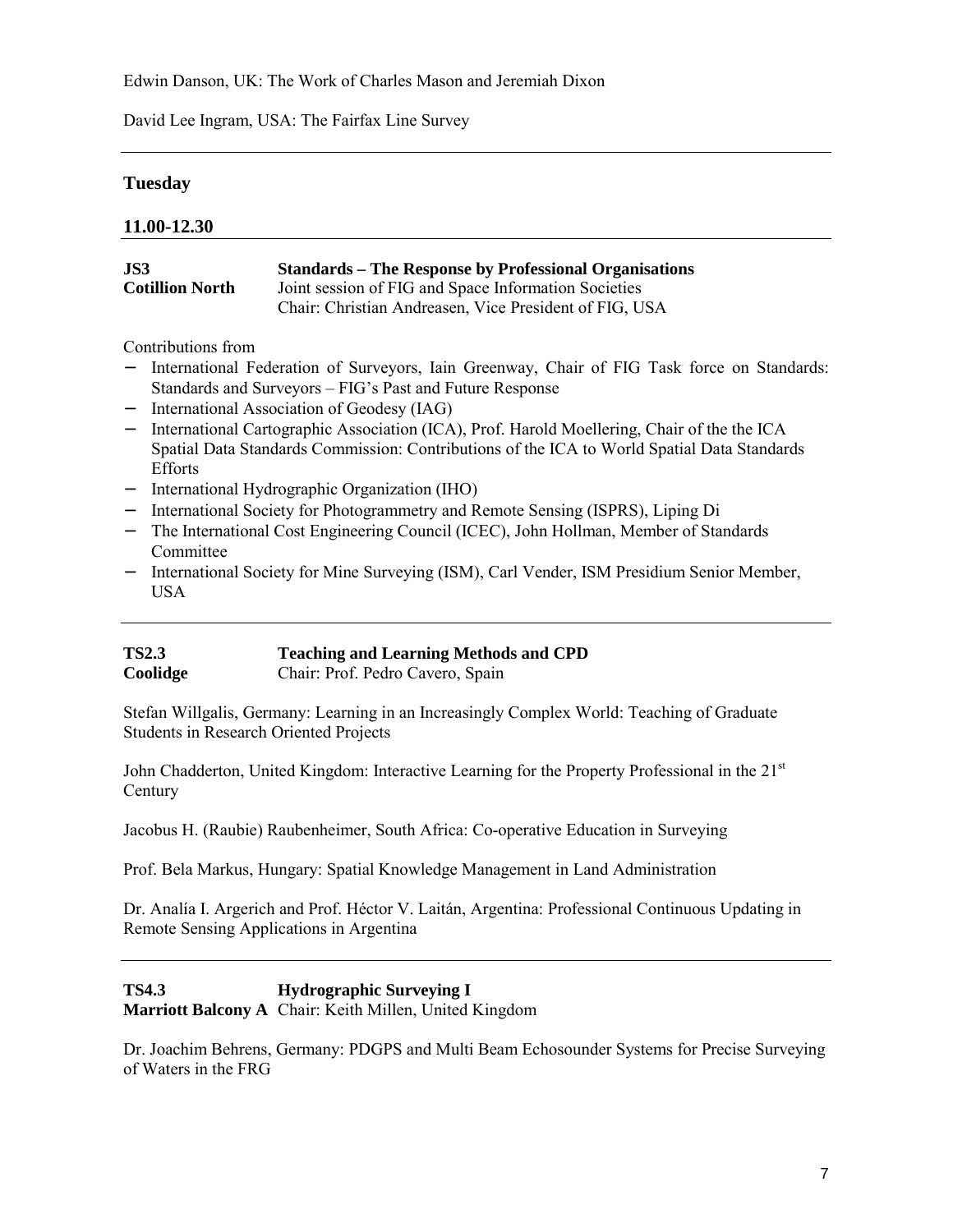Andy Palmer-Felgate, UK: A Risk Analysis of Submarine Cable Burial Operations

Steve Blasco, Canada: Application of Multibeam Surveying to Resource Mapping

## **TS5.2 Height Determination Questions**

**Marriott Ballroom I** Chair: Prof. Michel Kasser, France and Prof. Hilmar Ingensand, Switzerland

Felix Schneider and David Dixon, Switzerland: The New Leica Digital Levels DNA03 and DNA10

Prof. Jean- Marie Becker, Sweden: Levelling over the Öresund Bridge at the Millimetre Level

Dr. Stig-Göran Mårtensson, Sweden: Height Determination by GPS – Accuracy with Respect to Different Geoid Models in Sweden

Dr. Wusheng Hu, Yuedong Kong, Yongfeng Deng, China P. R. and Dr. Shanlong Kuang, USA: A New Method to Derive Normal Height from GPS Height Based on Neural Network

Gershon Steinberg, Israel: Sea Level Difference between the Mediterranean and the Red Sea

**TS6.3 Deformation Measurement and Analysis I Harding** Chair: Prof. Adam Chrzanowski, Canada and Dr Lothar Gründig, Germany

Prof. Adam Chrzanowski, Canada: Report of the Commission 6 Working Group 6.1 on Deformation **Measurements** 

Dr. Craig D. Hill and Karl D. Sippel, Switzerland: Modern Deformation Monitoring: A Multi Sensor Approach

Michael A. Duffy and Cecilia Whitaker, USA and Adam Chrzanowski and James Lutes, Canada: Interpretation of First Results from the Automated and Integrated Monitoring Scheme at Diamond Valley Lake in California

Dr. João Casaca and Dr. Maria João Henriques, Portugal: The Geodetic Surveying Methods in the Monitoring of Large Dams in Portugal

**TS7.3 Global Survey of Cadastral Experience Marriott Ballroom II** Chair: Jürg Kaufmann, Switzerland

Dr. Božena Lipej, Slovenia: Slovenian State Projects in the Field of Real Estate Registration

Bengt Kjellson, Sweden: What Do Americans Pay for Not Having a Public LIS?

Dr. Winfried Hawerk, Germany: Cadastre 2020 – New Trends in Germany's Cadastre ?!

Dr. Greenville Barnes, USA: Lessons Learned: An Evaluation of Cadastral Initiatives in Latin America over the Past Two Decades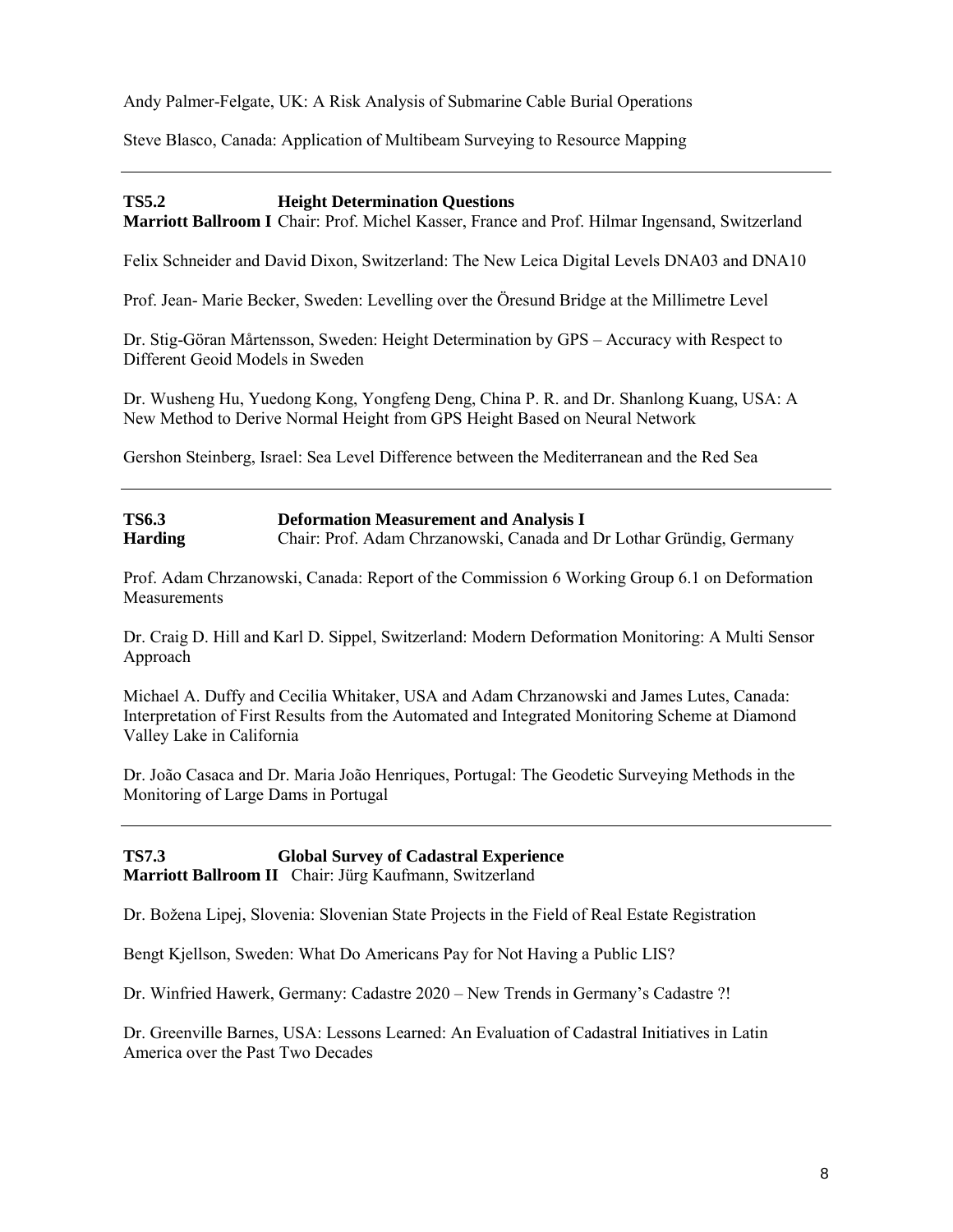Dr. Bijan Azad and Ted Huberts, Lebanon: E-Cadastre = e-Processes + Business Rules: The Lessons of Lebanon Cadastre Automation Project

#### **TS8.1 Basical Planning Aspects and Examples Worldwide McKinley** Chair: Helmut Brackmann, Germany

Helmut Brackmann, Germany: Commission 8 Activities 1998–2002

Juha Talvitie, Finland: The Influence of Information Technology on Spatial Development

Prof. Willy A. Schmid, Switzerland: Spatial Planning with Respect to Aesthetics in Mind

Mette F. Kragh, Denmark: Land and the City: New Ways Towards More Dynamic Spatial Planning Methods as Recently Observed in Denmark

S. Sence Turk, Turkey: Land Development and Realization of Local Physical Plans in Urban Areas in Turkey: A Model

## **TS9.1 Real Estate Valuation Trends and Issues Hoover** Chair: G. Michael Yovino-Young, Chair of Commission 9, USA

G. Michael Yovino-Young, USA: Chairman's Report: Commission 9 1998–2002

Owen Connellan, United Kingdom: Land Assembly for Development – The Role of Land Pooling, Land Re-adjustment and Land Consolidation

Dr. Ian Wilson, Stuart Paris, Dr Andrew Ware and David Jenkins, United Kingdom: Residential Price Forecasting at National and Regional Levels

**TS10.3 Sustainability Marriott Balcony B** Chair: Andrew Morley, United Kingdom

Ifeanyi Anago, Nigeria: Environmental Impact Assessment as a Tool for Sustainable Development: The Nigerian Experience

TBD: The Measurement of Sustainability of Buildings by Capital Energy Assessment

Derek Smith and David Carrick, United Kingdom: Project Risks: Proportionment and Contractual Relationships

| HS2          | <b>Surveying and Mapping the Americas – Great Surveyors</b> |
|--------------|-------------------------------------------------------------|
| Delaware A+B | Chair: Jane Insley, United Kingdom                          |

Thomas Glatthard and Alfred Bollinger Switzerland: Swiss Precision for US Mapping – Ferdinand Rudolph Hassler – First Chief of US Coast and Geodetic Survey and US Bureau of Standards

Kermit Remele, USA: Verplanck Colvin, American Wilderness Surveyor and Savior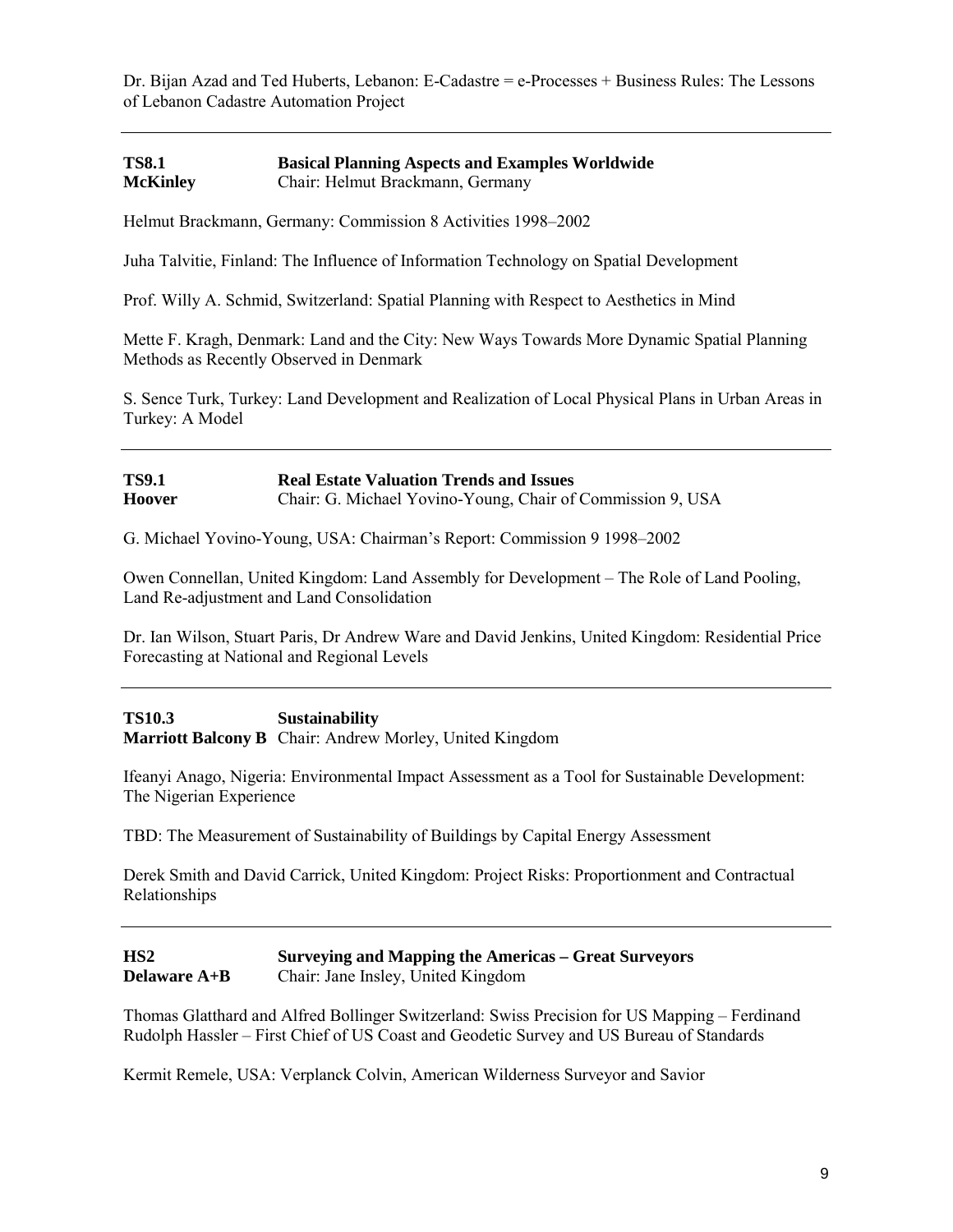Gregory C. Spies, USA: Major Andrew Ellicott, Esq. – Colonial American Astronomical Surveyor, Patriot, Cartographer, Legislator, Scientific Instrument Maker, Boundary Commissioner & Professor of Mathematics

#### **Tuesday**

#### **14.00-15.30**

| JS4                    | $Standards - ISO/TC211$ and FIG                                          |
|------------------------|--------------------------------------------------------------------------|
| <b>Cotillion North</b> | Joint Session of Commission 1, FIG Task Force on Standards and ISO/TC211 |
|                        | Chair: Iain Greenway, FIG Lead to ISO TC211, UK                          |

Olaf Ostensen, ISO/TC211: Overview and Status of ISO/TC211

Prof. Hans Knoop, Germany: ISO/TC211 Project 19122 Geographic Information/Geomatics – Qualifications and Certification of Personnel – Technical Report

Markus Seifert, Germany: On the Use of ISO Standards in Cadastral Information Systems in Germany

George Percivall, USA: ISO 19119 and OGC Service Architecture

| <b>TS2.4</b> | Virtual Academy and New Teaching and Learning Methods |
|--------------|-------------------------------------------------------|
| Coolidge     | Chair: Prof. Henrik Haggrén, Finland                  |

Mark Shortis, Frank Leahy, Cliff Ogleby, Allison Kealy and Fiona Ellis, Australia: The Use of Simulations and Visual Feedback in Learning Spatial Design and Analysis Concepts

Katri Koistinen, Finland: Towards Virtual Academy – Teacher's Changing Role

Prof. Jean-Robert Schneider, Switzerland: No Educational Progress in Geomatics without Web !

Dale R. Johnson, USA: University Applications Using a New Tool to Mosaic and Georeference Imagery: "New Tool = DIME Software"

**TS4.4 Hydrographic Surveying II Marriott Balcony A** Chair: TBD

Edwin Danson, United Kingdom: The Economies of Scale: Using Autonomous Underwater Vehicles (AUVs) for Wide-Area Hydrographic Survey and Ocean Data Acquisition

Neil Brown, Timothy O'Leary, Dr. Frank Leahy and Dr. Joseph Leach, Australia: Modelling Uncertainty in the Search for HMAS Sydney

John K. Longenecker and Edward J. van den Ameele, USA: Maximizing NOAA's Ship Productivity Through the Use of Airborne Laser Hydrography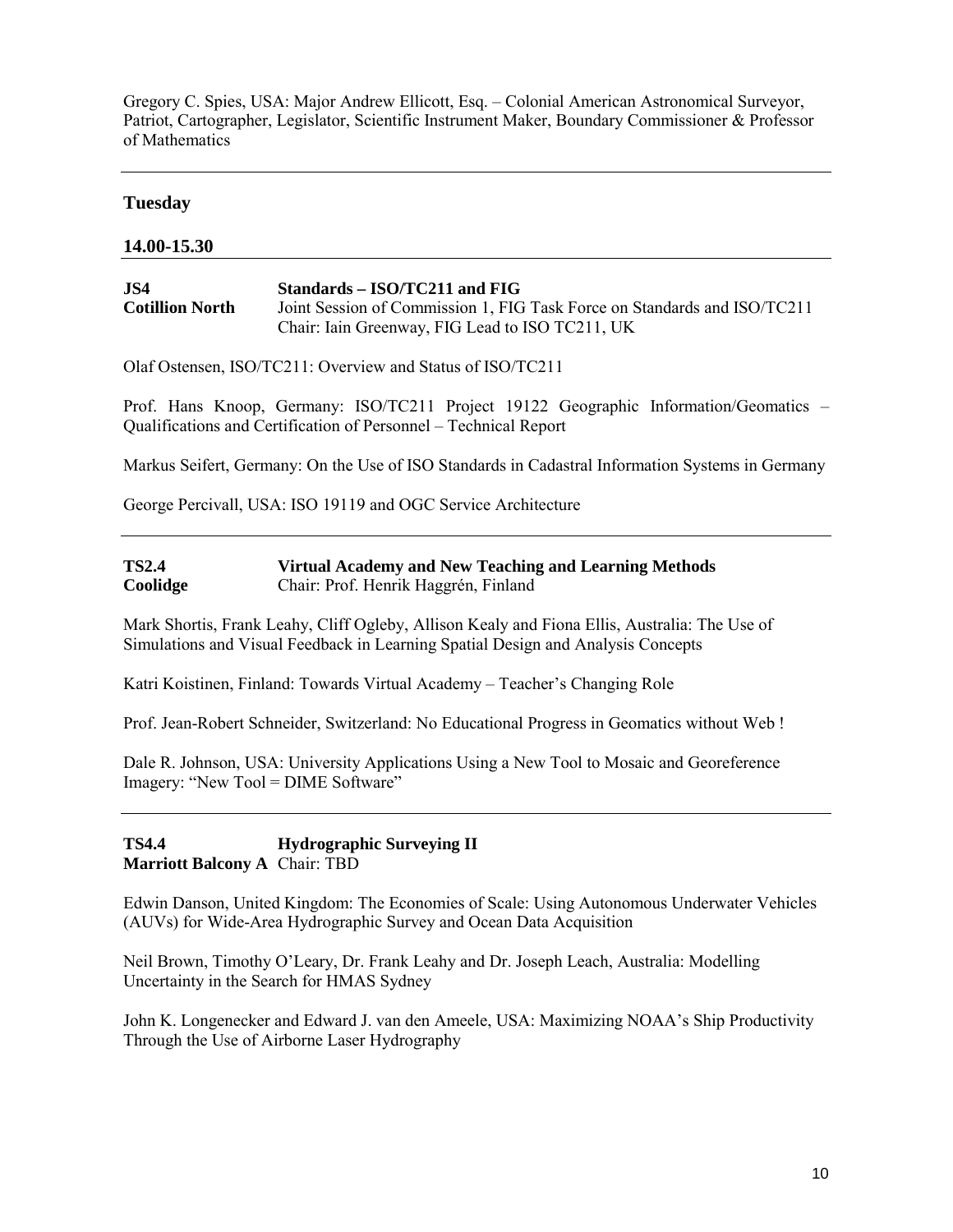David Bingham and Tony Drake, United Kingdom, Andrew Hill, USA and Roger Lott, United Kingdom: The Application of Autonomous Underwater Vehicle (AUV) Technology in the Oil Industry – Vision and Experiences

## **TS5.3 Height Determinations: Height Network B North 3/4** Chair: Prof. Hilmar Ingensand and Prof. Michel Kasser, France

Dr. Wolfgang Augath and Dr. Johannes Ihde, Germany: Definition and Realization of Vertical Reference Systems – The European Solution: EVRS /EVRF 2000–

Per-Ola Eriksson, Mikael Lilje, Per-Anders Olsson and Runar Svensson, Sweden: Validation and Preparation of Data for the Computation of a New Height System in Sweden

Prof. Michel Kasser, France: Progress of the Maintenance of the French National Levelling Network (NGF) Using GPS

## **TS6.4 Deformation Measurement and Analysis II Harding** Chair: Cecilia Whitaker, USA and Prof. William (Bill) Teskey, Canada

Dr Anna Szostak-Chrzanowski, Michel Massiera, Dr. Adam Chrzanowski and Fabien Le Hoan, Canada and Cecilia Whitaker, USA: Verification of Material Parameters of Earthen Dams at Diamond Valley Lake Using Geodetic Measurements

Štefan Lukáč and Jozef Kožár, Slovakia: Deformation Monitoring of Objects of the Gabčíkovo Dam by the Terrestrial Surveying Methods and GPS Methods

Henrik Lennartz-Johansen and Søren Ellegaard, Denmark: Analyzing Europe's Largest Suspension Bridge

Georg Gassner, Dr. Andreas Wieser and Prof. Fritz K. Brunner, Austria: GPS Software Development for Monitoring of Landslides

| <b>TS7.4</b>       | <b>Land Consolidation: New Perspectives</b> |
|--------------------|---------------------------------------------|
| <b>B</b> North 5/6 | Chair: Dr. Don Grant, Australia             |

Jan Sonnenberg, The Netherlands: Fundamentals of Land Consolidation as an Instrument to Abolish Fragmentation of Agricultural Holdings

Franz Derlich, France: Land Consolidation: A Key for Sustainable Development – French Experience

Solfried Mykland Falkgård and Prof. Per Kåre Sky, Norway: Mediation as a Component in Land Consolidation

Mikko Uimonen, Finland: New Tools and Processes for Land Consolidation

Prof. Wojciech Wilkowski and Adrianna Pulecka, Poland: Landscape Aspects in Land Consolidation Procedures in Poland

Humphrey K. Njuguna, Kenya: Appraisal of the Land Inconsistent with the Cadastral Records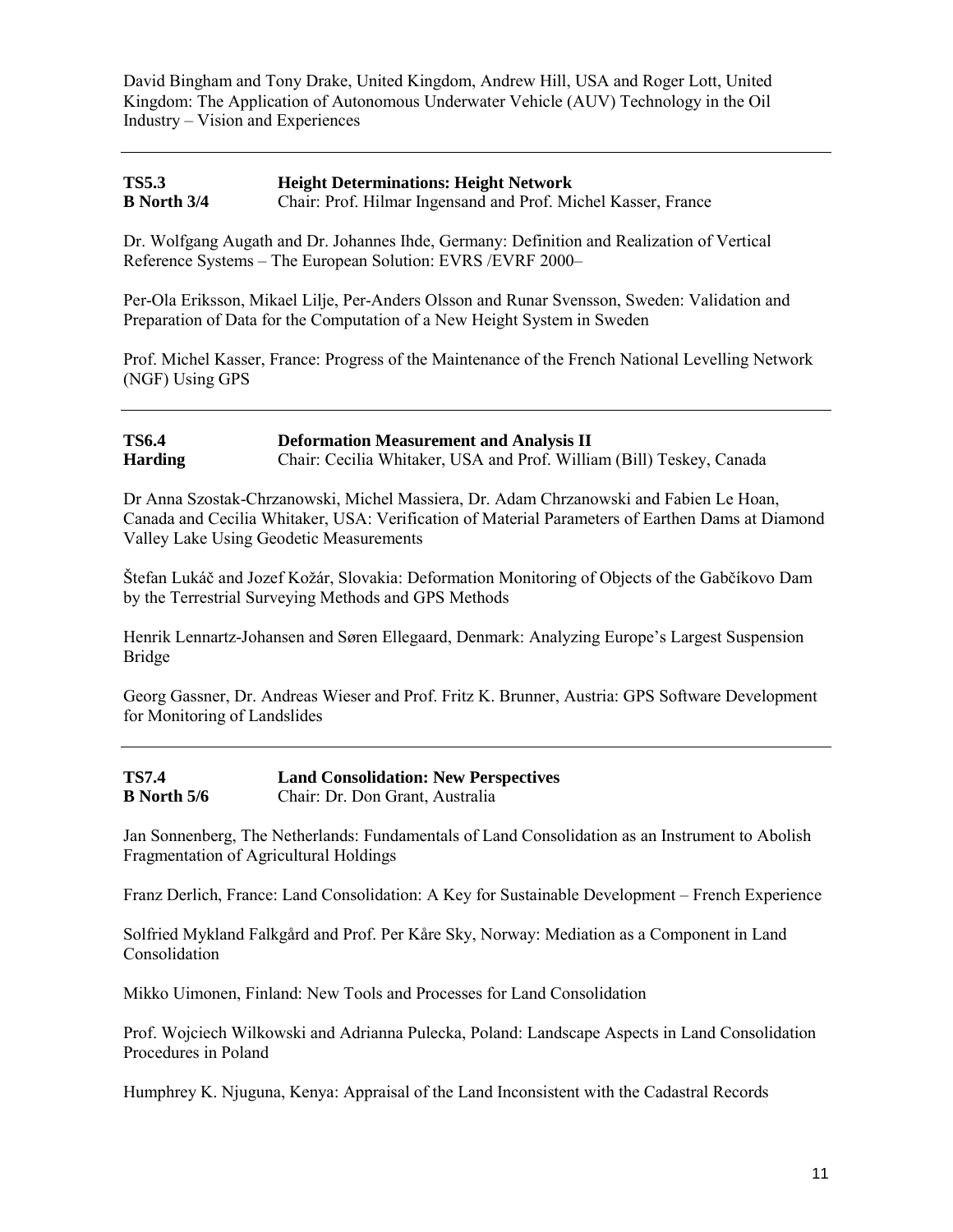## **TS8.2 Land Readjustment and Consolidation of Land McKinley** Chair: Helmut Brackmann, Chair of Commission 8, Germany

Rainer Müller-Jökel, Germany: Land Evaluation in Urban Development Process in Germany

Andreas Hennemann, Germany: Sustainable Development by Land Consolidation in Bavaria from the Point of View of Good Governance

| <b>TS9.2</b>  | <b>New Directions in Valuation Methodologies I</b> |
|---------------|----------------------------------------------------|
| <b>Hoover</b> | Chair: Stephen Yip, Hong Kong, China               |

Dr. Frances Plimmer, United Kingdom, Prof. William McCluskey, New Zealand and Owen Connellan, United Kingdom: Property Taxation – Value Banding

Simon Adcock, Australia: Managing Risks in Property Exposure via Valuations / Appraisal Assessment

Philip Clarke, Louise Ellison and William Rodney, United Kingdom: Financing Property Development: The changing issues facing the public and private sector in the UK

Raúl R. Barcelata, México: Commercial Values of Properties for Tax Purposes

Steponas Deveikis and Arvydas Bagdonavicius, Lithuania: Towards an Efficient Property Markets in Lithuania – The Impact on Valuation

## **TS10.4 Discussion Group – The Role of Professional Institutions in the Current Marriott Balcony B International Commercial Market Place** Chair: Phil Shearer, United Kingdom Introduction: John Collinge, United Kingdom

Tony Elven, United Kingdom: Dispute Resolution UK Style – Moving into the  $21<sup>st</sup>$  Century

| HS3                 | Surveying and Mapping the Americas – The Influence of the Spanish and |
|---------------------|-----------------------------------------------------------------------|
| <b>Delaware A+B</b> | of National Organisations                                             |
|                     | Chair: David Wallis, United Kingdom                                   |

Roy Minnick, USA: The Spanish Influence on Surveying and Mapping in the Americas

Dr. Joe Knetsch, USA: The Impact of Spanish Land Grants on the Development of Florida and the South Eastern United States

Gerald D. Jennings, USA: History of Surveying in Alaska and the Arctic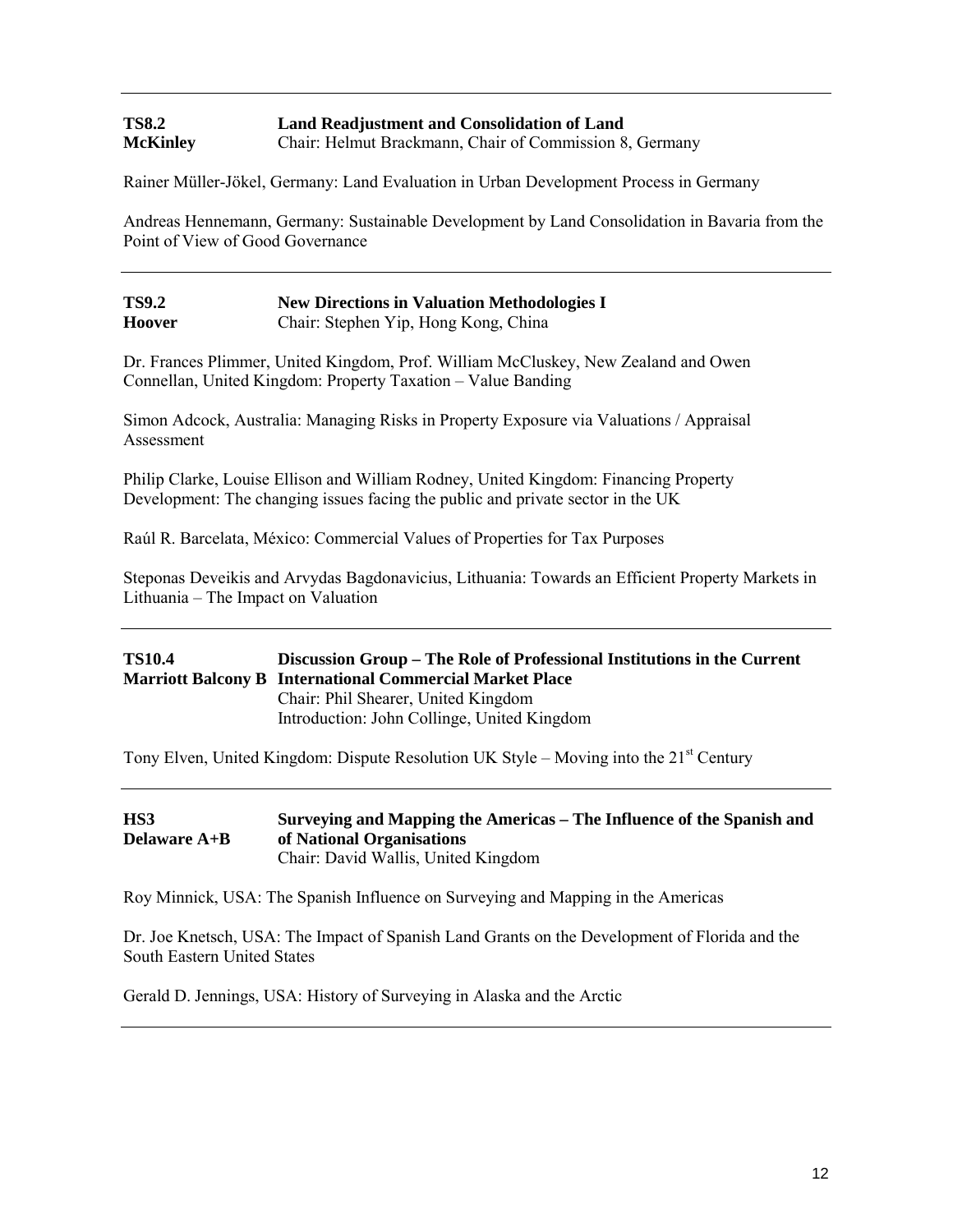## **16.00-17.30**

| .IS5                   | TC211 Forum and Discussion – Implementation of TC211 Standards – |
|------------------------|------------------------------------------------------------------|
| <b>Cotillion North</b> | <b>Case Examples</b>                                             |
|                        | Joint Session of FIG, ISO/TC211 and Open GIS Consortium (OGC)    |
|                        | Chair: Olaf Ostensen, ISO/TC211                                  |

The format for the Forum is similar to the semi-annual "Workshops on Standards in Action" organised by ISO/TC211. Presentations will highlight practical information/examples on application of ISO/TC211 standards.

Dr Thad Mauney and Ty Hale, USA: Testing the Implementation of the ISO/TC211 Positioning Services and Spatial Referencing by Coordinates Draft Standards in Mobile Mapping Software

TBD

TBD

TBD

| <b>TS2.5</b> | <b>Surveying Core Curriculum</b>   |
|--------------|------------------------------------|
| Coolidge     | Chair: Prof. Stig Enemark, Denmark |

Dr. Steven Frank, USA: US Surveying and Mapping Education Core Curricula

Prof. Kazimierz Czarnecki, Poland: The "Minimal Surveying Curricula" – A Step towards Standardisation of Surveyors Education in Poland

Inna Sedelnikova, Russia: Education Programmes of the Department of Engineering Geodesy at the Moscow State University Civil Engineering

Dr. Peter C. Nwilo and Olusegun T. Badejo, Nigeria: Surveying and Geoinformatics Curriculum Development in Nigeria

**TS4.5 Hydrographic Surveying III Marriott Balcony A** Chair: Dr. Ahmed El-Rabbany, Canada

Samer Diarbakerly, Dr. Ahmed El-Rabbany and Prof. David Coleman, Canada: On the Integration of Sea Ice Information into ECDIS

| <b>TS5.4</b>    | <b>Orthometric Height Determinations</b>         |
|-----------------|--------------------------------------------------|
| $B$ North $3/4$ | Chair: Mikael Lilje and Per-Ola Eriksson, Sweden |

Sverre Wisløff, Norway: Deriving Orthometric Heights from GPS Measurements Using a Height Reference Surface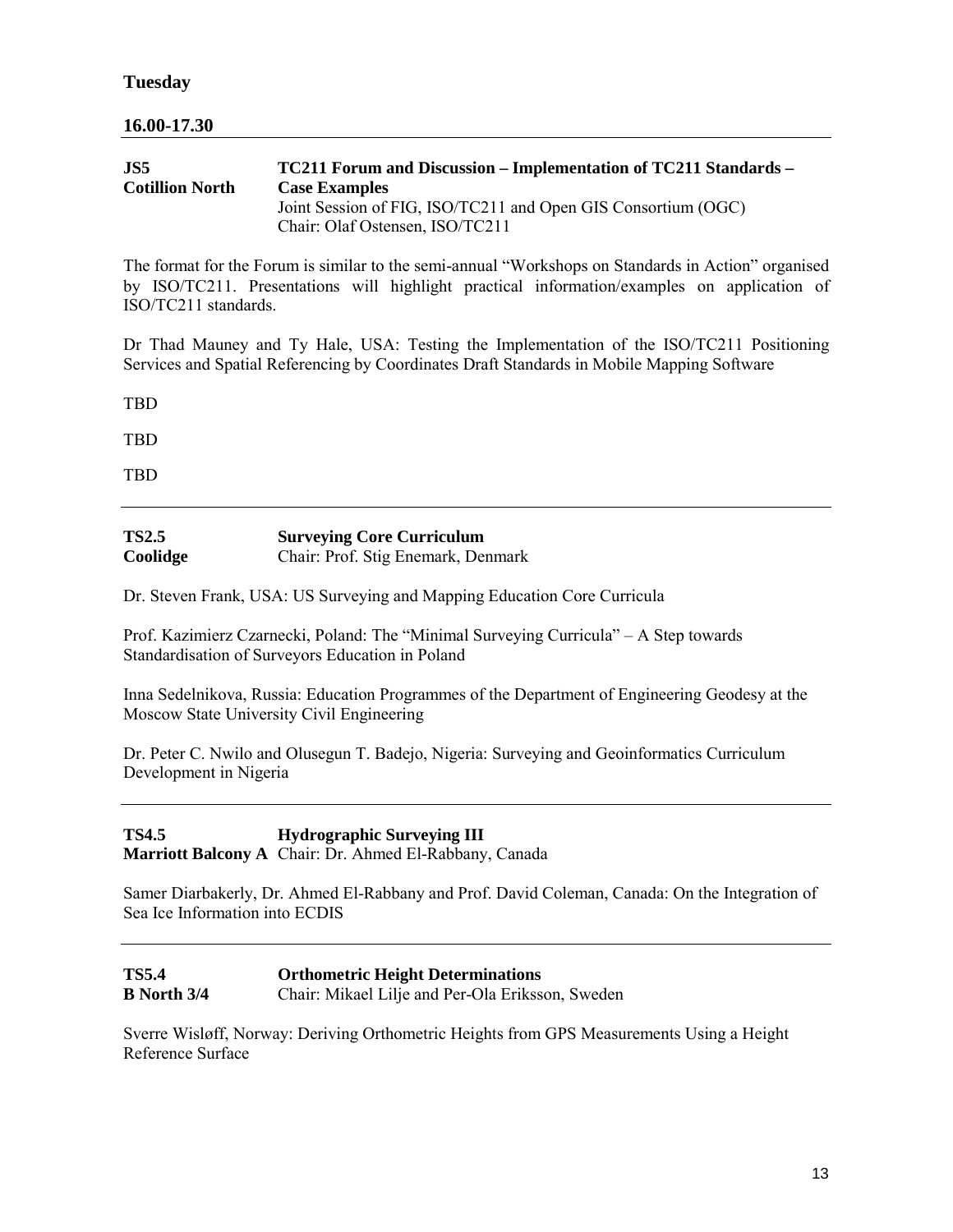Dr. Dursun Z. Seker and Abdullah Yildirim, Turkey: Orthometric Height Derivation from GPS **Observations** 

Dr. Alexander Kohli, Switzerland: Renewal of the Reference Network and the Realization of Orthometric Heights Using GPS in Kosovo

| <b>TS6.5</b>   | <b>Deformation Measurement and Analysis III</b>                           |
|----------------|---------------------------------------------------------------------------|
| <b>Harding</b> | Chair: Prof. Y Q Chen, Hong Kong, China and Dr. Gethin W. Roberts, United |
|                | Kingdom                                                                   |

Assoc. Prof. Tor Yam Khoon, Singapore: L1, L2, Kalman Filter and Time Series Analysis in Deformation Analysis

Serif Hekimoglu, Hüseyin Demirel and Cüneyt Aydin, Turkey: Reliability of the Conventional Deformation Analysis Methods for Vertical Networks

Yang Fu and Zhu Wenyao, China, P.R: Tisserand Condition in ITRF2000 and its Global Plate Motion Model

Bachir Gourine, Boualem Ghezali, Abdelkader Nadir Nabed, Abdelmadjid Boudjemai, Algeria and Ali Merbah, Algeria: Analysis of the Geodetic Network Deformations of Chelif Region by Two-Dimension Elastic Finite Element Method

| <b>TS7.5</b>         | <b>Land Administration for the New Millennium</b> |
|----------------------|---------------------------------------------------|
| <b>B</b> North $5/6$ | Chair: Agneta Ericsson, Sweden                    |

Prof. Paul van der Molen, The Netherlands: Land Administration Theory: Thinking in Terms of Migration of Systems

Agneta Ericsson, Sweden: Womens' Access to Land

Prof. Ian P. Williamson, Australia and Prof. Donald M. Grant, Australia: United Nations – FIG Bathurst Declaration on Land Administration for Sustainable Development: Development and Impact

Prof. Hans Sevatdal, Norway: Land Administration and Land Management – An Institutional Approach

Martijn J. Rijsdijk, The Netherlands: Application of Innovative Techniques in Multi Purpose Land Development

| <b>TS8.3</b>   | <b>Urban Regeneration and Shaping the Future</b> |
|----------------|--------------------------------------------------|
| <b>Harding</b> | Chair: Paul Lohmann, The Netherlands             |

Associate Prof. Michael Tophøj Sørensen, Denmark: Planning and Regulation of Retail Trade to Protect the Inner City Environment and to Prevent Unhealthy Competition

Harry Greenberg, Israel: City Development in Israel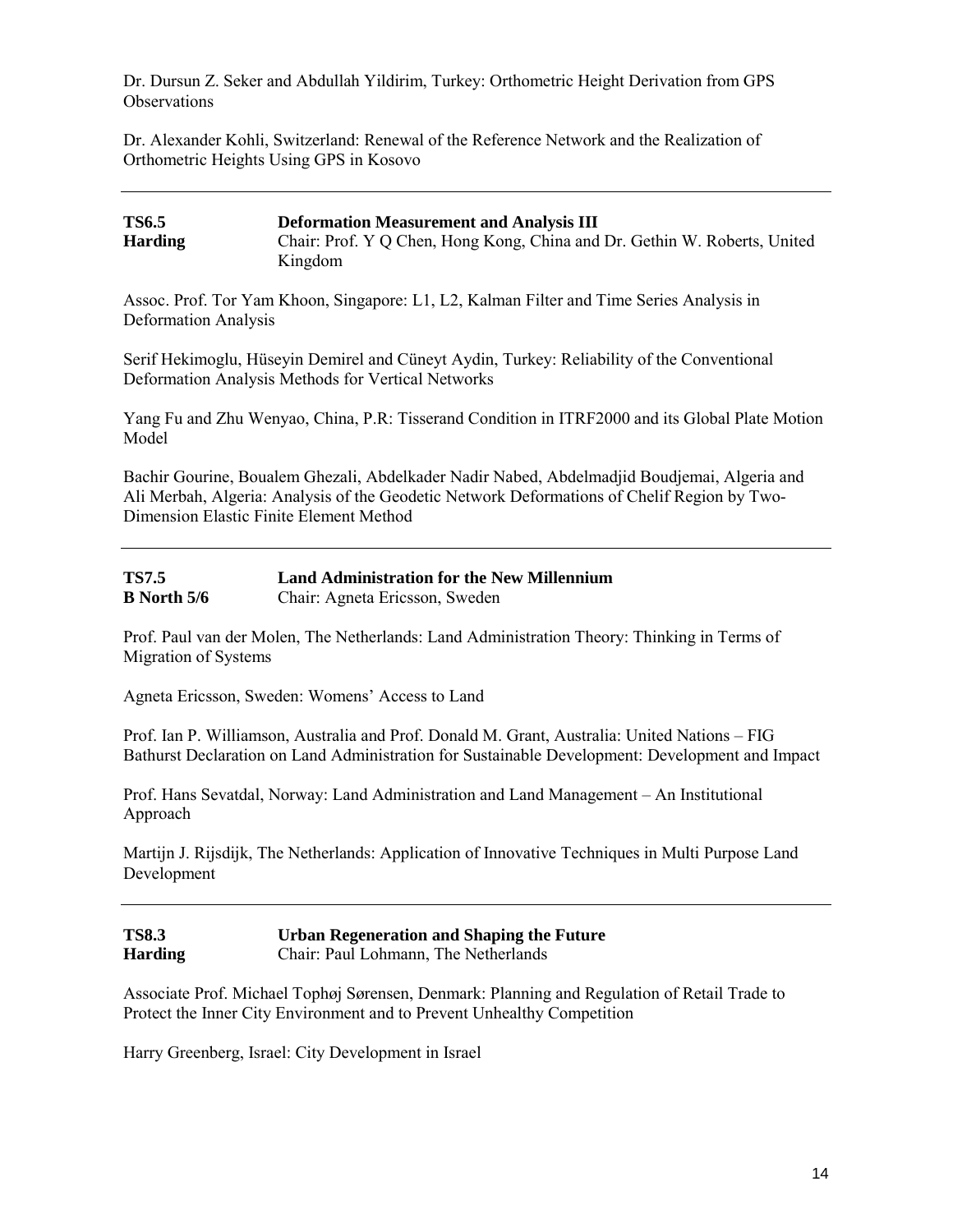Helmut Brackmann, Germany: Basic Ideas and Interim Report about the Working Group on Urban Regeneration

Pertti Tamminen, Finland: Redevelopment of Old Industrial Sites as a Resource for Urban Development

Paul A. G. Lohmann, The Netherlands: Neighbourhood Development Corporations: A tool to combat metropolitan problems

| JS6           | <b>New Directions in Valuation Methodologies II</b> |
|---------------|-----------------------------------------------------|
| <b>Hoover</b> | Joint Session of Commission 9 and 1                 |
|               | Chair: Stephen Yip, Hong Kong, China                |

Nick Nunnington and Dr. Tom Kennie, United Kingdom: Property Valuation & Management: In the eye of the tornado of change: A model of the major challenges facing the real estate profession

Peter Dent, United Kingdom: Modernising Government: A New Way to Manage Property Assets?

Prof. Kari I. Leväinen, Finland: Contracting out Property and Facility Management Services

Leonie Newnham, Simon Adcock and Jack Dunham, Australia: Valuation Best Practice Changing a Largely Paper Based System to a Fully Electronic Valuation System – The Victorian Experience

#### **HS4 Surveying and Mapping the Americas – In the Andes of South America Delaware A+B** Chair: Jan de Graeve, Belgium

Jim R. Smith, United Kingdom: The Meridian Arc Measurement in Peru 1735–1745

Jane Insley, United Kingdom: "Lower It Would Not Go" – Travels amongst the Great Andes by Edward Whymper in 1879-1880

Summary of the Seminar on Surveying and Mapping in Americas

#### **Wednesday**

#### **9.00-10.30**

**Plenary Session Housing Policy in the New Millennium: The development of housing and** Marriott Ballroom **housing finance in developing countries** Moderator: G Michael Yovino-Young, MAI, SRA, Chair of FIG Commission 9

Hon. Mel Martinez, USA (invited): Secretary, U.S. Department of Housing and Urban Development

Bozena Krupa, Consultant, World Bank

Brian A. Glanville, MAI, President, Appraisal Institute, USA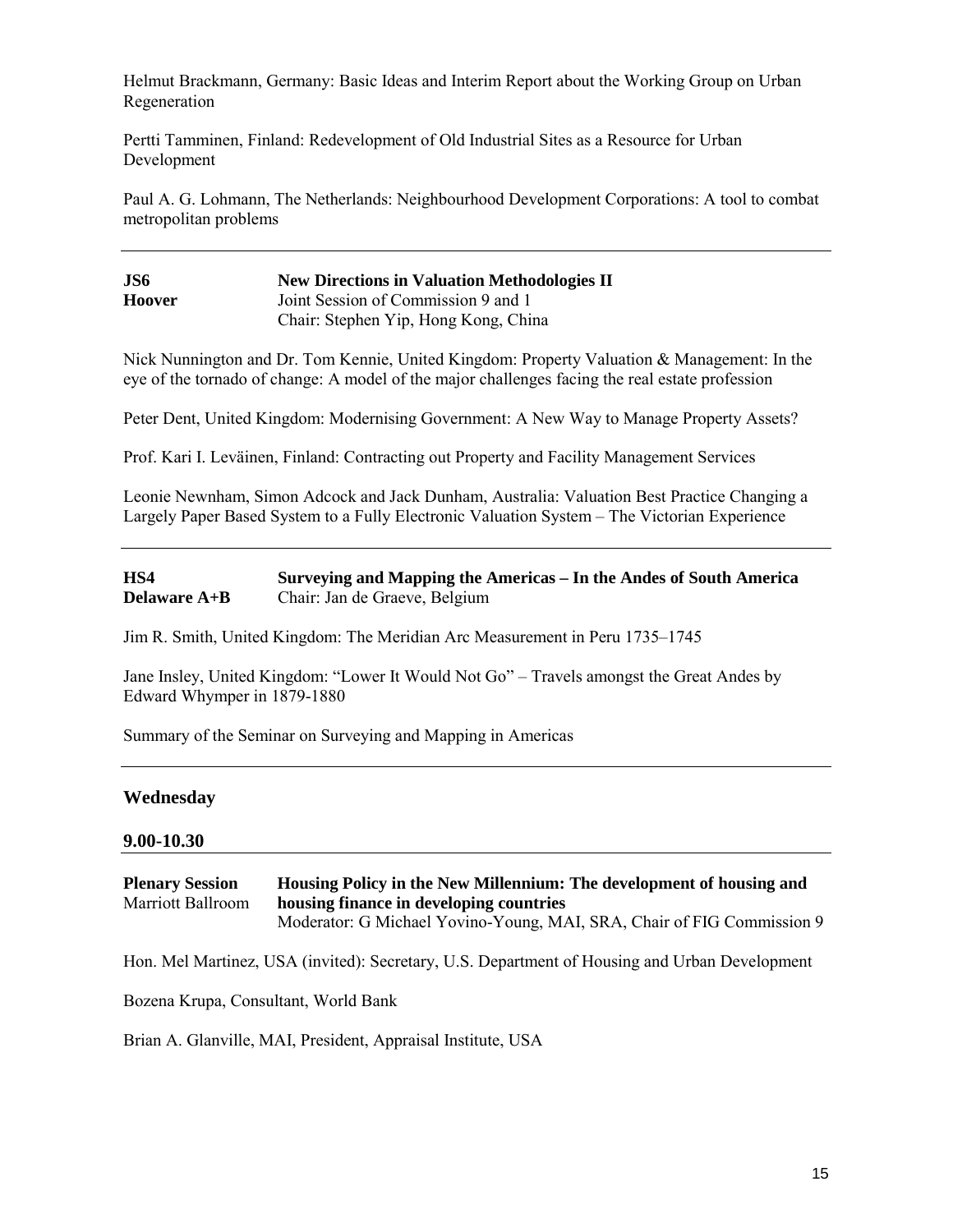Bert N. Lomax, Business Development, Business Development Officer, Export-Import Bank of the U.S.

## **Wednesday**

#### **11.00-12.30**

| <b>TS1.1</b>    | <b>Business Practices</b>                                  |
|-----------------|------------------------------------------------------------|
| <b>McKinley</b> | Chair: Prof. John Parker, Chair of Commission 1, Australia |

Prof. John Parker, Australia: FIG Commission 1 (Professional Standards and Practice) – Report on Activities 1998–2002

Iain Greenway, United Kingdom: Business Practices: Supporting the Practising Professional

Michael Keller and Gerhard Hofmann, Switzerland: Legal Framework of Conditions with Respect to International Surveying Activities

Tim Bennett, United Kingdom: Proposal Paper for Knowledge Management Commission

Dr Paul Watson, United Kingdom: Implementing the European Foundation for Quality Management Excellence Model

| JS7      | <b>Education on Land Administration, Law and Cadastre</b> |
|----------|-----------------------------------------------------------|
| Coolidge | Join Session of Commission 2 and 7                        |
|          | Chair: Prof. Bela Markus, Hungary                         |

Dr. Klas Ernald Borges, Sweden: The Education Market of the 80's Youngsters

S. N. Volkov, Russia: Higher Education in the Field of Land Use Planning and Cadastre in Russia

Prof. Ulf Jensen, Sweden: A Common Course in Real Estate Law

**TS3.3 Spatial Data Infrastructure: Developing Trends Cotillion North** Chair: Robin McLaren, United Kingdom

Gerhard Muggenhuber, Austria: Components of Spatial Information – What is Needed?

Bernd Teichert, Germany: Report from the Working Group 3.2 Spatial Data Infrastructure

Prof. Earl F. Burkholder, USA: The Global Spatial Data Model (GSDM): A New Paradigm for Spatial Information

Keith Murray, United Kingdom: A New Geo-information Framework for Great Britain

Dr Chryssy Potsiou, Greece: Spatial Information Management: Knowledge, Organizations and Tools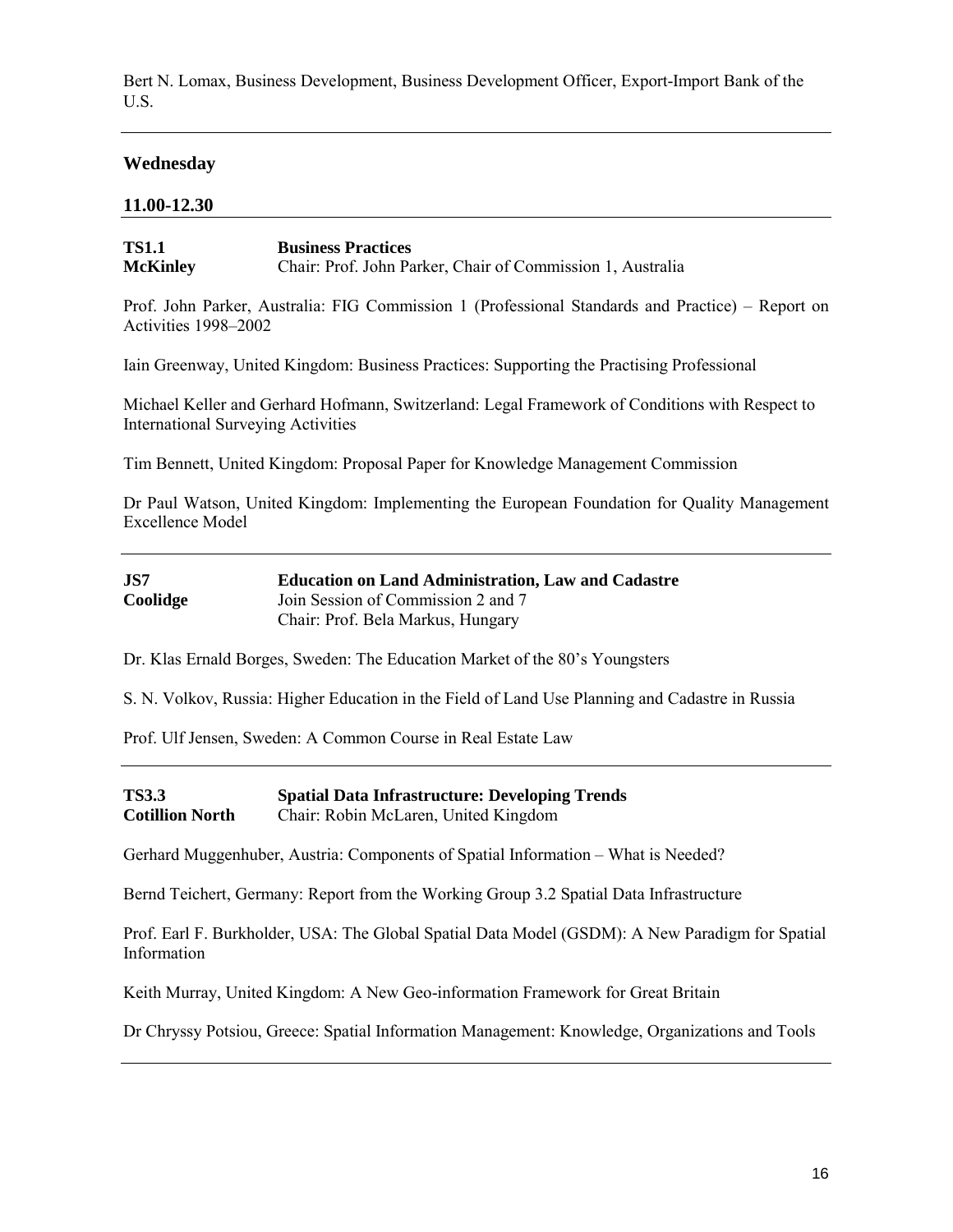| TS4.6   | <b>Vertical Datums and Sea Levels</b> |
|---------|---------------------------------------|
| Kennedy | Chair: TBD                            |

Boris Shirman and Yossi Melzer, Israel: Mediterranean Sea Level Changes over the Period 1961–2000

Charles O´Reilly, Canada: Global Vertical Reference Frame

| <b>TS5.5</b>           | <b>Reference Frame in Practice</b> |
|------------------------|------------------------------------|
| <b>Cotillion South</b> | Chair: Matthew Higgins, Australia  |

Lars E. Engberg and Mikael Lilje, Sweden: A New Co-ordinate System for Sweden

Masao Ishihara, Japan: The World Geodetic Network System and the Amendment of the Japanese Surveying Law

A. V. Gorbov, N. L. Makarenko and V. L. Zoubinsky, Russia: On Development of High Precision Geodetic Network Based on GLONASS and GPS Measurements in Russia

Dr. Dalal S. Alnaggar, Dr. A. A. Saad and Dr. G. M. Dawood, Egypt: Establishment of Egyptian National Gravity Standardization Network

| <b>TS6.6</b>   | <b>Engineering Surveys for Industry and Research</b>    |
|----------------|---------------------------------------------------------|
| <b>Harding</b> | Chair: Dr. Michel Mayoud, Chair of Commission 6, France |

Iveta Čeryová, Patrik Kubanka, Dr. Alojz Kopáčik and Peter Kyrinovič, Slovakia: Dynamic Tests of Robot Stations

Prof. Rudolf Staiger, Germany: Laser Scanning in an Industrial Environment

Li Zong-chun, Prof. Li Guang-yun and Jin Chao, China P. R.: On the Data Processing Methods of Surface Antenna's Inspection

Dr. Mikko Takalo, Paavo Rouhiainen, Pekka Lehmuskoski and Veikko Saaranen, Finland: On the Systematic Behaviour of the Digital Levelling System Zeiss DiNi12

**JS8 Understanding and Supporting Land Market Development Marriott Ballroom II** Joint Session of Commission 7, 3 and 9 Chair: Gerda Schennach, Austria

Jan Sonnenberg, The Netherlands and András Osskó, Hungary: Report – Commission 7 Working Group 3 on Land Markets Activities 1998–2002

András Osskó, Hungary and Jan K. B. Sonnenberg, The Netherlands: Rural Land Markets in Central and Western Europe

Joakim Ollén, Sweden: ArcCadastre and EULIS – New tools for higher value and increased efficiency in the property market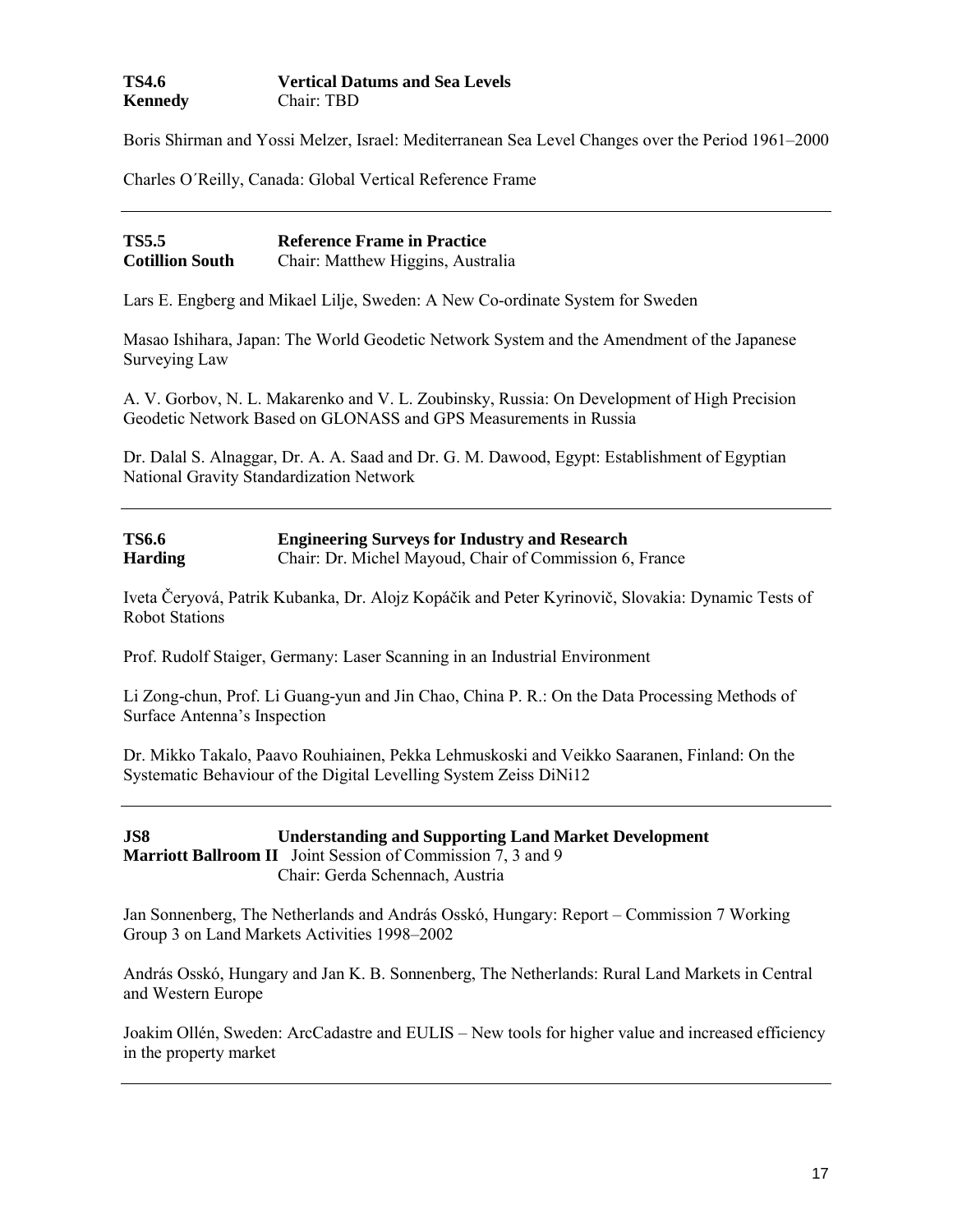### **TS8.4 Economical Aspects of Planning and Implementation Marriott Balcony B** Chair: Paul Lohmann, The Netherlands

Prof. August E. Røsnes, Norway: Regulatory Systems and the Enabling of Plans

Diane A. Dumashie and Mark Hannam, United Kingdom and Prof. H. B. Liu, China: Exploring and Developing the Application of a New Information Management and Decision Support System as an Economic Land Regeneration Tool: In Coastal Cities

Prof. Kari I. Leväinen, Finland and Prof. Willem Korthals Altes, The Netherlands: Land Development Contracts – A Comparative Study in Finland and in the Netherlands

Terry van Dijk, The Netherlands: The Potential Power of Land Funds – A déjà vu of Dutch history in current Central Europe

## **JS9 Spatial Information and Land Management Marriott Balcony A** Joint Session of Commissions 3 and 7 Chair: Reinfried Mansberger, Austria

Prof. Mohammed Essadiki, Morocco: New Method for Land Reallocation by Using a Geographic Information System

Dr. Nebiye Musaoglu, Dr. Sinasi Kaya, Dr. Dursun Z. Seker and Dr. Cigdem Goksel, Turkey: A Case Study of Using Remote Sensing Data and GIS for Land Management – Catalca Region

M. Marey, Dr. R. Crecente, Dr. M. L. Chas, Dr. M. C. Lorenzo and Dr. U. Fra, Spain: Methodology for Inventorying and Characterizing Non-Industrial Private Forestry

O. R. Sodeinde, Nigeria: Software for Landuse Management: Modelling with GIS

**JS10 GSDI and Cadastre Marriott Balcony C+D**Joint Session of Commissions 3 and 7 and the Global Spatial Data Infrastructure (GSDI) Chair: Dr. Paul Munro-Faure, Chair of FIG Commission 7, UK and Dr Alan R Stevens, GSDI Secretariat, USA

Mabel Alvarez de Lopez. Argentina and Yovanny Martinez Martinez, Colombia: Cadastre – An Essential Component in Developing Spatial Data Infrastructures – Experiences in Argentina and Colombia

Boipuso Nkwae and Dr. Susan Nichols, Canada: Spatial Data Infrastructures: African Experiences

Jacob Opadeyi, Trinidad and Tobago: Spatial Data Infrastructure and the Cadastral System of Trinidad and Tobago: the Caribbean Experience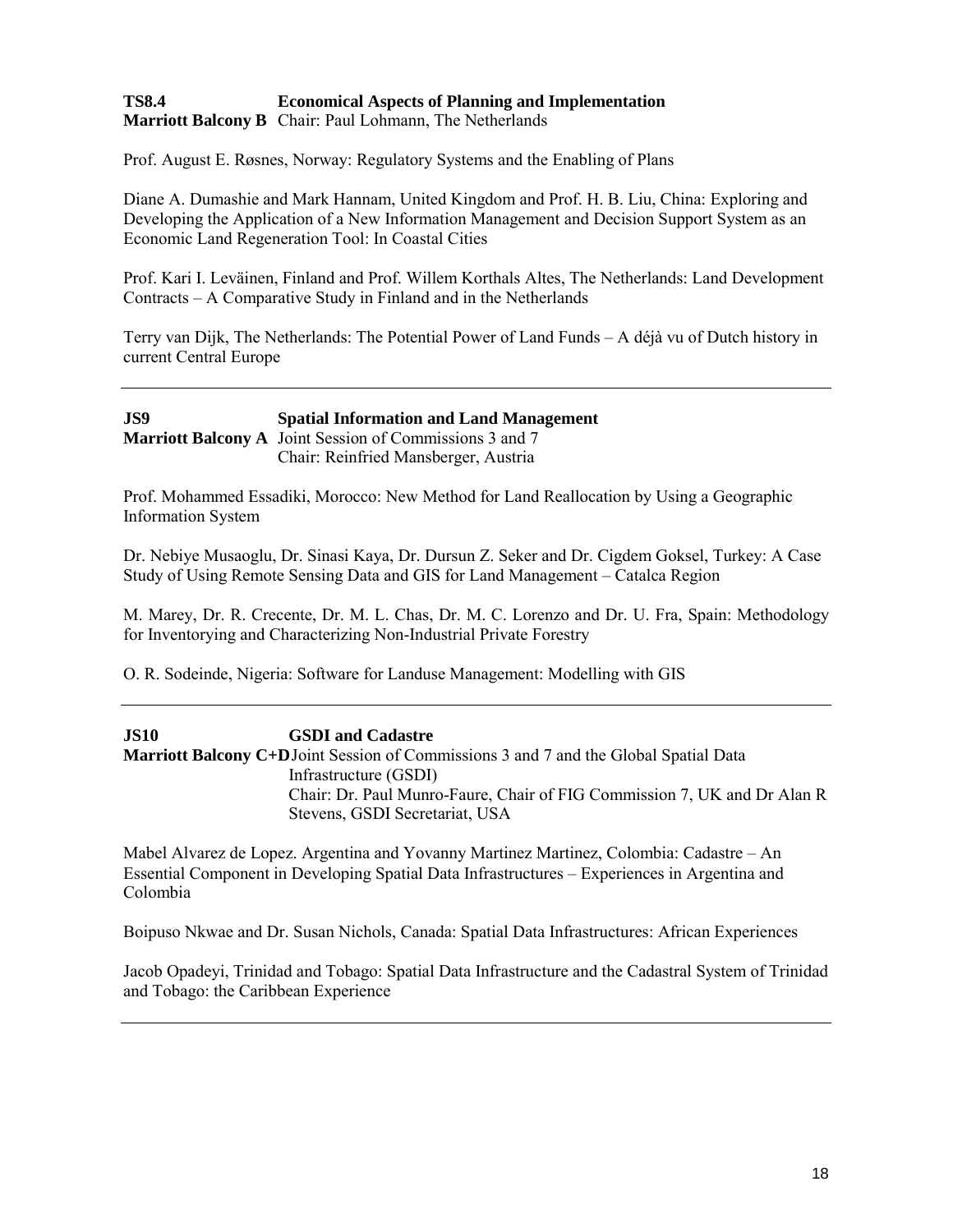## **14.00-15.30**

| <b>TS1.2</b>    | The Practice of Surveying – Reform and Legislation |
|-----------------|----------------------------------------------------|
| <b>McKinley</b> | Chair: Ken Allred, Canada                          |

Raimo Vajavaara, Finland: Legislation for the New Land Information System in Finland

Prof. Kazimierz Czarnecki and Prof. Wojciech Wilkowski, Poland: Surveyor Licences in Poland – Professional Aspects, Association Contribution

Wilhelm A. Schmidt, USA: FIG Model Code of Professional Conduct: Moral and Ethical Components

Helge Onsrud, Norway: Privatising Cadastral Surveying in Norway

Tony Bevin and Anselm Haanen, New Zealand: Reforms in the Regulation of Surveying in New Zealand

## **JS11 The Modern Profile of Surveyors – Gender Aspects I Coolidge** Joint Session of Commissions 1 and 2 and Task force on Under-represented Groups in Surveying and ACSM/NSPS Forum for Equal Opportunity Chair: Gail Oliver, Chair of the ACSM/NSPS Forum for Equal Opportunity, USA

Gerda Schennach, Austria: Challenges for Women in a Changing Profession

Gabriele Dasse, Germany: Wanted: Women Engineers!

Wendy J. Woodbury Straight, USA: Advantages and Reflections: Efforts to include women in United States surveying and mapping, 1981–2001

Karin Haldrup, Denmark: Mainstreaming Gender Issues in Land Administration – Awareness, Attention and Action

**TS3.4 Spatial Data Infrastructure Supporting Sustainable Development Cotillion North** Chair: Rob Mahoney, United Kingdom

Orlando Rodríguez Pabón, Canada: Spatial Data Infrastructures in a Social Interactionism Perspective: A challenge for sustainable development

Prof. Ian P Williamson, Australia: Land Administration and Spatial Data Infrastructures – Trends and Developments

Garfield Giff and Dr. David Coleman, Canada: Spatial Data Infrastructure Funding Models: A necessity for the success of SDIs in Emerging Countries

Stephen Djaba, Ghana: Geo-Information for Sustainable Development in Ghana – The Role of the Land Surveyor as Agent for Revenue Collection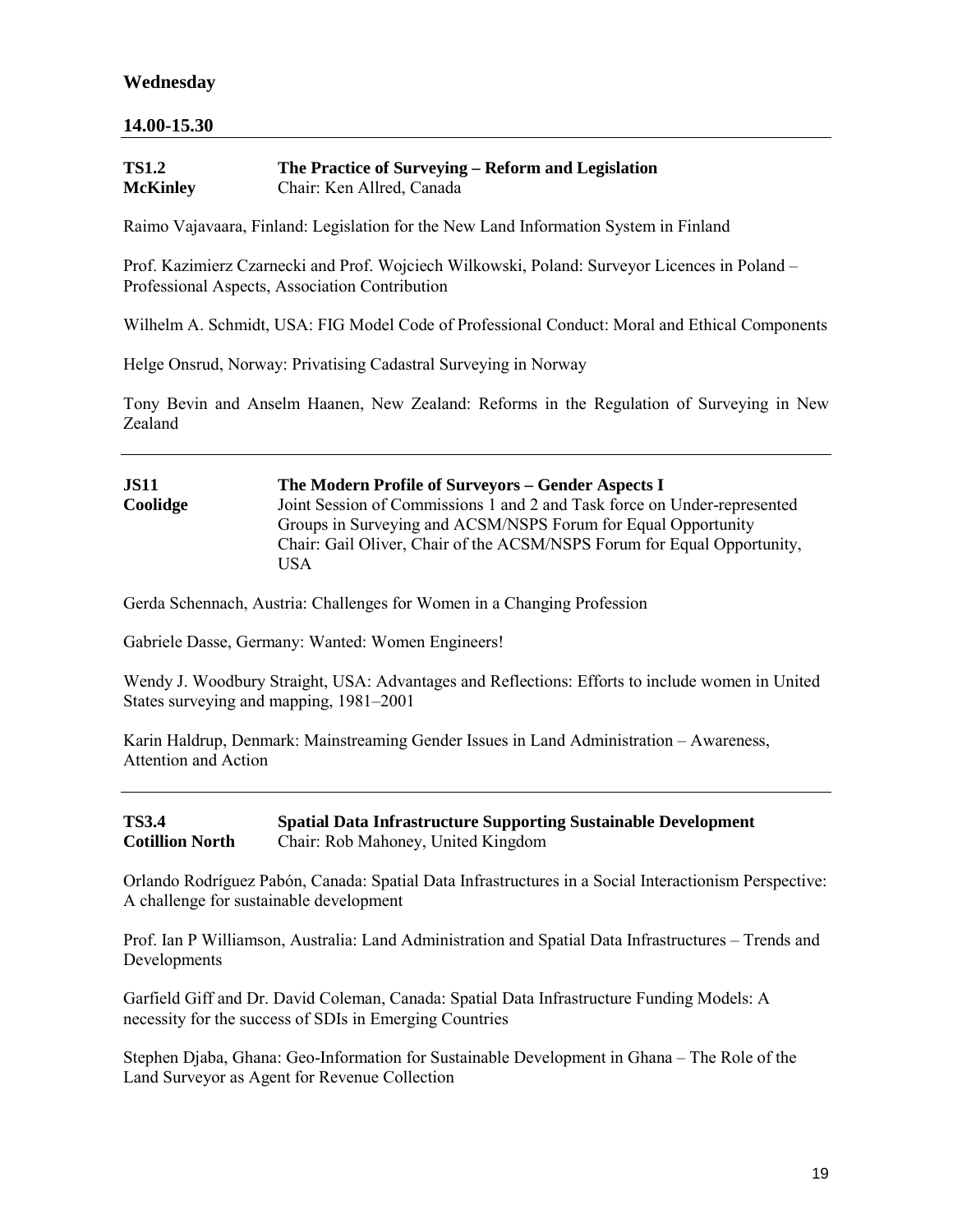Anthony A. Adeoye and Babatunde A. Okunlade, Nigeria: National Geographic Information Infrastructure for Sustainable Development in Nigeria

| <b>JS12</b> | <b>Marine Cadastre</b>               |
|-------------|--------------------------------------|
| Roosevelt   | Joint Session of Commissions 4 and 7 |
|             | Chair: TBD                           |

Michael Sutherland and Dr. Susan Nichols, Canada: Marine Boundary Delimitation for Ocean Governance

Sara Cockburn, Canada: Effects of the Law on the Marine Cadastre: Title, Administration, Jurisdiction and Canada's Outer Limit

Sam Ng'ang'a and Dr. Susan Nichols, Canada: Using Marine Protected Areas to Visualize the Property Rights Infrastructure of a Canadian Marine Cadastre

Albert H. J. Christensen, USA: A Fully Automated Delineator for Sea Boundaries

| <b>TS5.6</b>           | The Status of Virtual Reference Systems (VRS) |
|------------------------|-----------------------------------------------|
| <b>Cotillion South</b> | Chair: Dr. Joachim Behrens, Germany           |

Matthew B. Higgins, Australia: Australia's Changing Surveying Infrastructure from Marks in the Ground to Virtual Reference Stations

Dr. Jaakko Santala and Seppo Tötterström, Finland: On Testing RTK-Network Virtual Concept

Werner Lienhart, Dr. Andreas Wieser and Prof. Fritz K. Brunner, Austria: Positioning by an Active GPS System: Experimental Investigation of the Attainable Accuracy

Narve Kjørsvik, Norway: Assessing the Multi-Base Station GPS Solutions

Abdelkader Nadir Nabed, Bachir Gourine, Boualem Ghezali, Ali Zeggai and Habib Taibi, Algeria: Some GPS Guidelines and Recommendations for Large-Scale Applications

Paul Cruddace, I Wilson and Mark Graves, United Kingdom, Hans-Jürgen Euler and R. Keenan, Switzerland and G. Wuebbana, Germany: The Long Road to Establishing a National Network RTK Solution

#### **TS6.7 Engineering Surveys for Transportation and Utility Lines Johnson** Chair: Svend Kold Johansen, Denmark

Dr. Günther Retscher, Austria: Multi-Sensor Systems for Machine Guidance and Control

Henrik Vad, Denmark: Dynamic Surface / Grid Levelling for Optimal Surfacing

Dr. Ivo Milev and Prof. Lothar Gruendig, Germany: High Speed Rail Alignment and Maintenance – Data Modelling, Data Acquisition and Analysis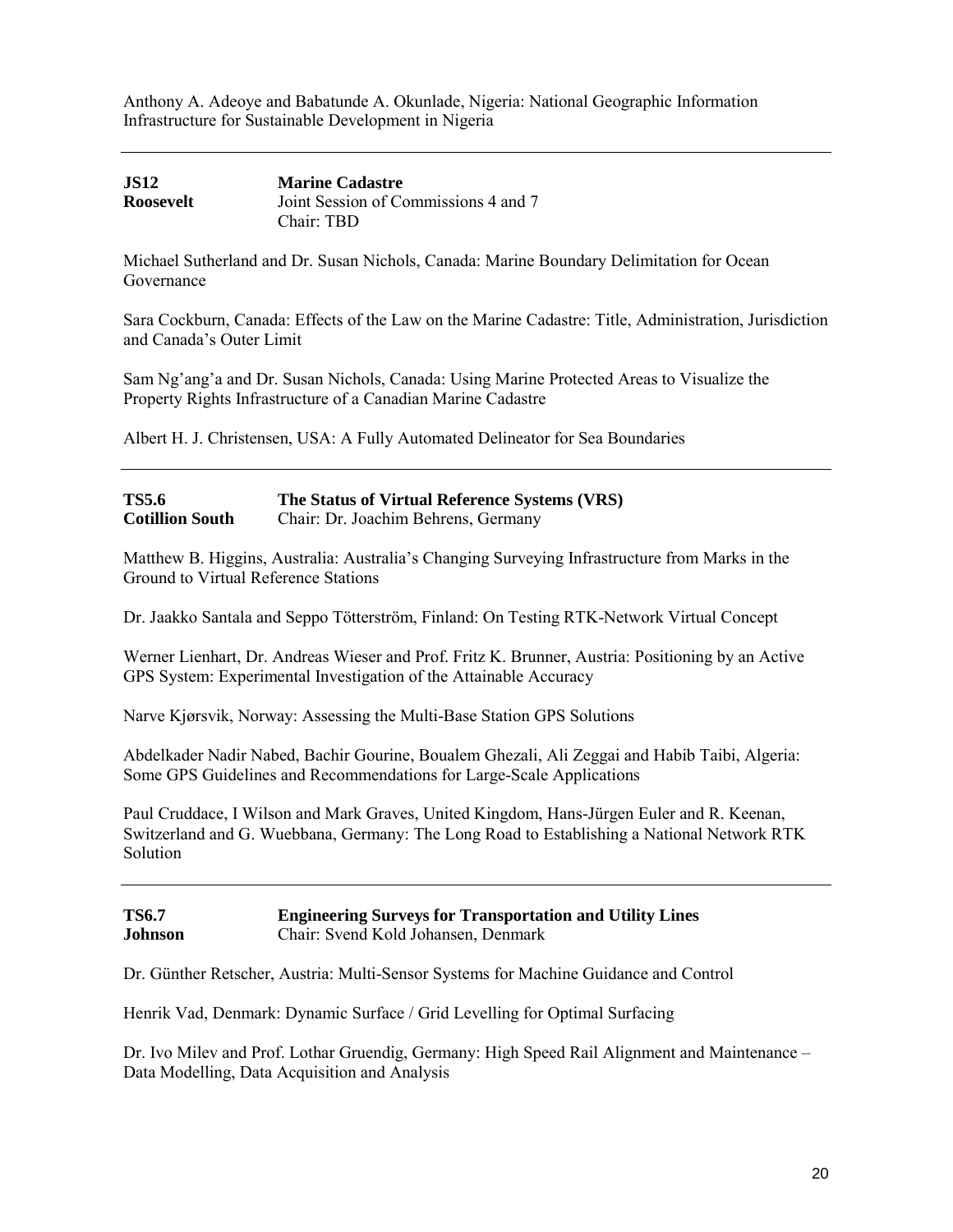Gianfranco Morocutti, Italy and Gerda Schennach, Austria: Brenner Base Tunnel Project – Rails for Europe

#### **TS7.6 Land Tenure and Sustainable Development Marriott Ballroom II** Chair: Dr. Susan E. Nichols, Canada

Dr. Paul Munro-Faure, FAO: Land Tenure in Context of Sustainable Rural Development: the Contribution of the Land Tenure Service of the Food and Agricultural Organization of the United **Nations** 

Bruce H. Moore, The Popular Coalition to Eradicate Hunger and Poverty: "In their hands": for the Rural Poor Sustainable Development Means Secure Access to Land

Mika-Petteri Törhönen, Finland: Land Tenure in Transition: Case Uzbekistan

Assistant Prof. Mele E. T. Rakai and Dr. Susan E. Nichols, Canada: Towards a Multicultural Land Tenure Model for Cross-Cultural Tenure Systems

Anatoliy Bondar, Ukraine and Boo Lilje, Sweden: Land Privatization in Ukraine

Prof. Richard Bullard, United Kingdom: Land Ownership and Sustainable Development

| <b>TS8.5</b> | <b>Urban Regeneration and Environment</b> |
|--------------|-------------------------------------------|
| <b>Taft</b>  | Chair: Helmut Brackmann, Germany          |

Muhammed Haji Ali and Muhammed Salim Sulaiman, Zanzibar, Tanzania: The Making and Contents of Zanzibar National Land Use Plan: A brief account on a donor funded project

Helmut Brackmann, Germany: Water and Soil in a Former Industrial Region – or Shaping the Future in Sustainability

Dr. Violeta Puscasu, Romania: Urban and Rural Land Use Planning Instruments in Romania

**JS13 Spatial Information and Cadastre Marriott Balcony B** Joint Session of Commissions 3 and 7 Chair. Yerach Doytsher, Israel

Arvo Kokkonen and Matti Vahala, Finland: The Cadastre as a Cornerstone in the Information Society Infrastructure

Olof Olsson, Sweden: User Interface 2000 – New standard for the new cadastral index map of Sweden

Prof. Peter van Oosterom and Christiaan Lemmen, The Netherlands: Impact Analysis of Recent Geo-ICT Developments on Cadastral Systems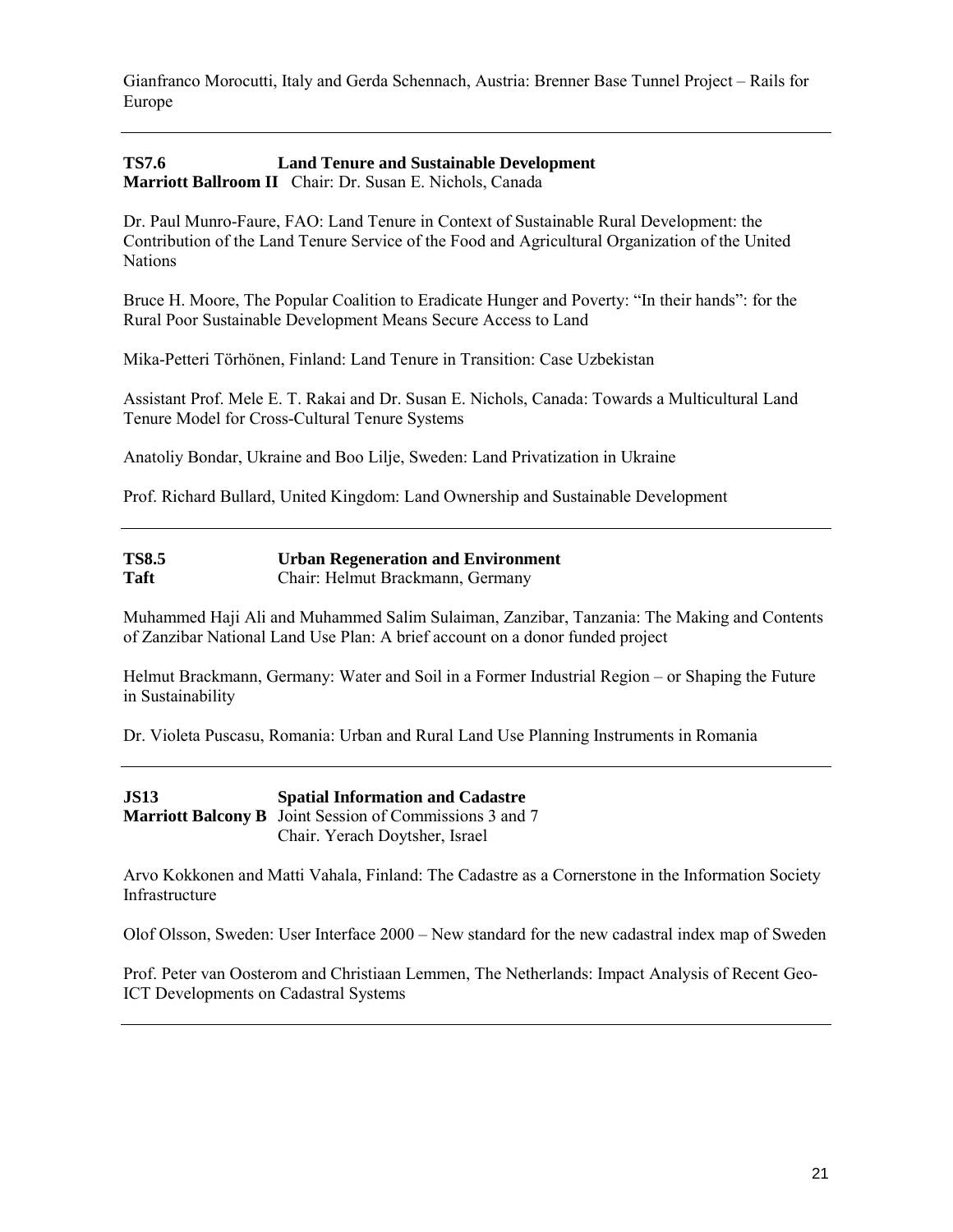## **JS14 Cadastral Appraisal, Land Markets and Valuation Marriott Balcony C+D**Joint Session of Commissions 7 and 9 Chair: András Ossko, Hungary

Dr. Andrzej Hopfer and Łukasz Żuk, Poland: Methodological and Practical Aspects of Rural Land Market Assessment – the Polish Example

Tony Vickers and Mark Thurstain-Goodwin, United Kingdom: Visualising Landvaluescape without a Cadastre

Prof. Erik Stubkjær, Denmark: Modelling Real Property Transactions

Hülya Demir, Mehmet Gür and Volkan Cagdas, Turkey: Land Consolidation, Valuation and Cadastre

## **JS15 Forum and Discussion on Draft Technical Report on ISO/TC211 Project Marriott Balcony A 19122 Geographic Information/Geomatics, Qualifications and Certification of Personnel** Joint Session of FIG, FIG Task Force on Mutual Recognition and ISO/TC211 Chair: Dr Robert Maher, TC211/19122, Canada and Iain Greenway, Lead of FIG to ISO/TC211, United Kingdom

Dr Robert Maher, TC211/19122, Canada: Draft Technical Report on ISO/TC211 Project 19122

Prof. Stig Enemark, Denmark and Dr. Frances Plimmer, United Kingdom: FIG Policy on Mutual Recognition of Qualifications

#### **Wednesday**

#### **16.00-17.30**

| <b>TS1.3</b>    | <b>Organisational Practices</b> |
|-----------------|---------------------------------|
| <b>McKinley</b> | Chair: Klaus Rürup, Germany     |

Prof. Peter Dale, Scotland National Mapping Agencies – A new model for the  $21<sup>st</sup>$  Century

Richard Kirwan and Iain Greenway, Ireland: The Changing World of National Mapping in Ireland

Prof. Alexander Sharavin, Russia: Managing Interdisciplinary Teams

Aviel Ron and Joseph Forrai, Israel: Interdisciplinary Teams in Professional Practice

Anders Ekengren, Sweden: Benchmarking City Surveying Offices as a Tool for Development

Jerzy Albin, Poland: Current Directions of Activities of the Geodetic and Cartographic Services in Poland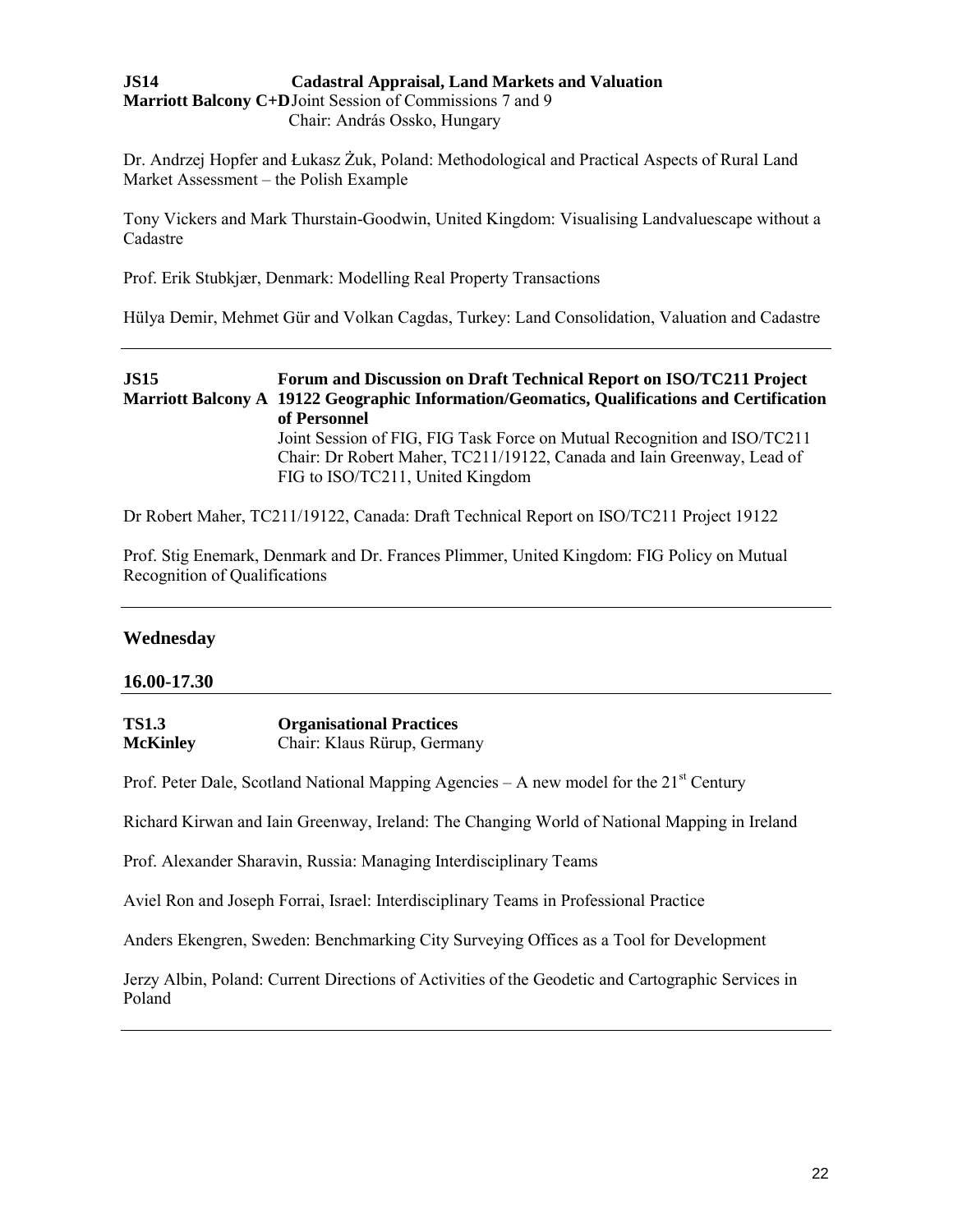| <b>JS16</b>                                                                          | The Modern Profile of Surveyors – Gender Aspects II           |
|--------------------------------------------------------------------------------------|---------------------------------------------------------------|
| Joint Session of Commissions 1 and 2 and Task force on Under-represented<br>Coolidge |                                                               |
|                                                                                      | Groups in Surveying and ACSM/NSPS Forum for Equal Opportunity |
|                                                                                      | Chair: Gabriele Dasse, Chair of FIG Task force, Germany       |

Boo G. Lilje, Sweden: Why Are Young Women Attracted to Survey Education in Sweden

Pat Turrell, Sara J. Wilkinson, Vanessa Astle and Samantha Yeo, United Kingdom: A Gender for Change: The Future for Women in Surveying

General discussion on the Under-represented Groups in Surveying

#### **TS3.5 Spatial Data Infrastructure: National and Regional Examples Cotillion North** Chair: Tarja Myllymäki, Finland

Bastiaan van Loenen and Bas Kok, The Netherlands: Dutch NGII on Course: A practical approach on implementing a vision

Hans-Erik Wiberg, Sweden: The Swedish National Spatial Data Infrastructure

Milo Robinson, USA: Improved Policy for Coordinating the Development of the National Spatial Data Infrastructure

| <b>TS5.7</b>           | <b>Integration of Techniques for Digital Mapping</b>                   |
|------------------------|------------------------------------------------------------------------|
| <b>Cotillion South</b> | Chair: Dr. Nicolas Paparoditis, France and Dr. Naser El-Sheimy, Canada |

Prof. Kang Joon-Mook, Dr. Lee Young-Wook, Dr. Park Joung-hyun and Lee Eun-Soo, Republic of Korea: Application of GPS/GLONASS Combination to the Revision of Digital Map

Ruben C. Rodriguez and Dr. Claudio A. Brunini, Argentina and Albert H. J. Christensen, USA: The National Mapping Act and the Status of Cartography in the Argentine Republic

**JS17 Special Sensors and Techniques in Engineering Surveys Marriott Balcony A** Joint Session of Commissions 6 and 5 Chair: Dr. Fritz Brunner, Austria

Dr. Dorota A. Grejner-Brzezinska and Dr. Charles K. Toth, USA: Multisensor System for Automatic Monitoring of Highway Linear Features

G. X. Liu, Prof. Y. Q. Chen, Dr. X. L. Ding, Dr. Z. L. Li and Z. W. Li, China: Monitoring Ground Settlement in Hong Kong with Satellite SAR Interferometry

Z.W. Li, X. L. Ding, G.X. Liu, Y. Q. Chen, Z.L. Li and J. J. Zhu, China: Study of Atmospheric Effects on Satellite Synthetic Aperture Radar (SAR) Measurements in Tropical Regions

Prof. Bill Teskey and Ryan Fox, Canada: Use of GPS for Determining Free Flight Performance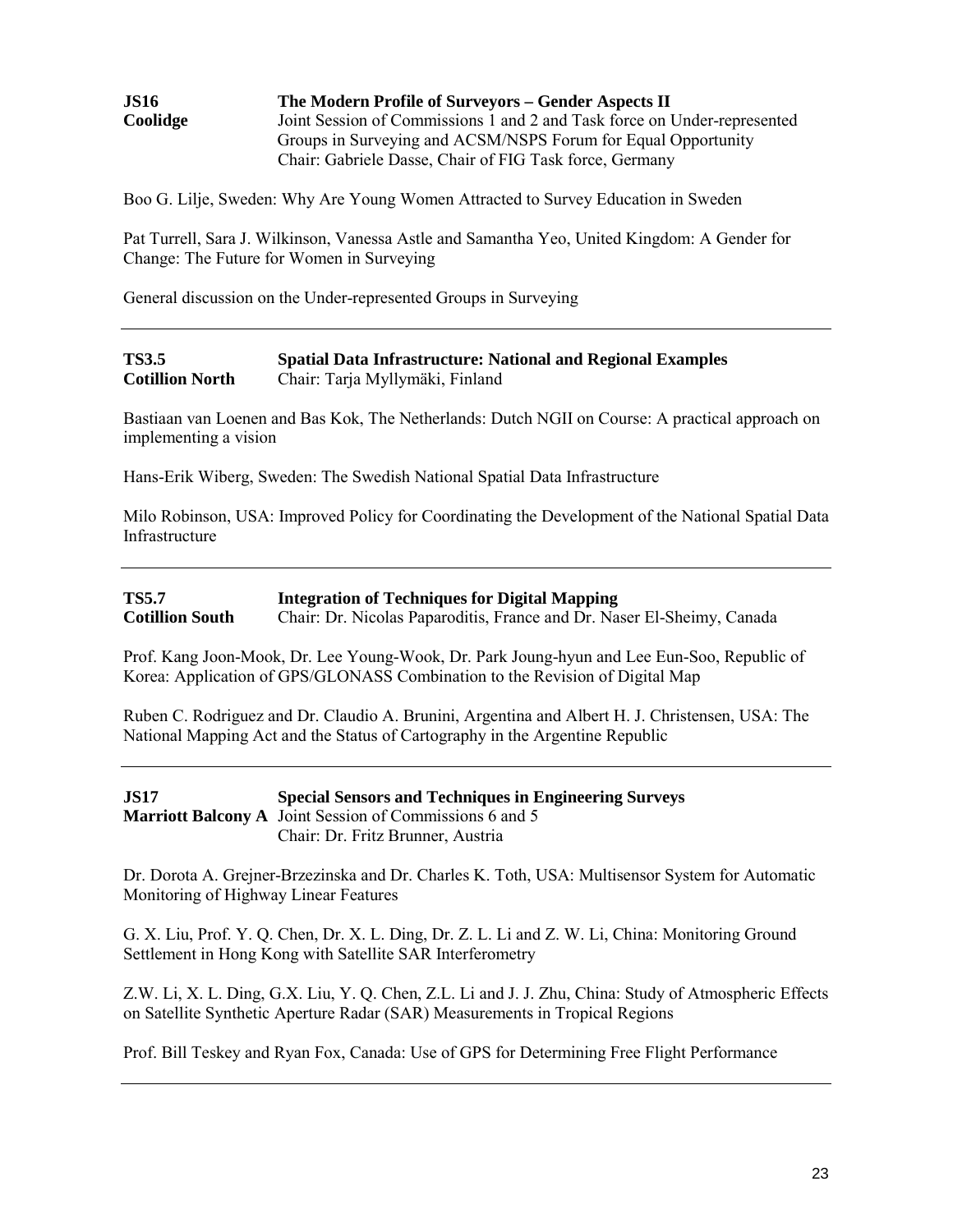## **TS7.7 Land Policy and Land Reform in Sub-Saharan Africa Marriott Ballroom II** Chair: Mikko Uimonen, Finland

Prof. Stig Enemark, Denmark and Prof. Rexford Ahene, USA: Capacity Building in Land Management – Implementing land policy reforms in Malawi

Augustine Mulolwa, The Netherlands: Appropriate Tenure Model for Sub-Saharan Africa

Sam Zhou, Zimbabwe: Subdivisions, a Viable Option for Land Redistribution in Zimbabwe

Prof. Michael Barry and David Mayson, South Africa: Conflicts in a Rural Land Restitution Case: Reconstructing the Elandskloof Mission Community, South Africa

Eugène Rurangwa, Rwanda: Perspective of Land Reform in Rwanda

## **TS7.8 3D Cadastre Marriott Ballroom I** Chair: Dr Martin A. Salzmann, The Netherlands

Dr. Paul van der Molen, The Netherlands: Institutional Aspects of 3D Cadastres

Helge Onsrud, Norway: Making Laws for 3D Cadastre in Norway

Drs Jantien Stoter, Dr. Martin A. Salzmann, Prof. Peter van Oosterom and Prof. Paul van der Molen, The Netherlands: Towards a 3D Cadastre

András Osskó, Hungary: Problems in Registration in the Third Vertical Dimension in the Unified Land Registry in Hungary and a Possible Solution

Moshe Benhamu and Prof. Yerach Doytsher, Israel: A Multilayer 3D Cadastre: Problems and Solutions

| <b>JS18</b> | <b>Spatial Information for Planning and Management Models</b>     |
|-------------|-------------------------------------------------------------------|
|             | <b>Marriott Balcony B</b> Joint Session of Commissions 3, 7 and 8 |
|             | Chair: Tor Valstad, Norway                                        |

Tian Guangjin, Liu Jiyuan, Zhang Zengxiang and Zhou Quanbin, China P. R.: Study on Chinese Rural Settlements by Remote Sensing and GIS

Dr. Erwin Heine and Dr. Reinfried Mansberger, Austria and Prof. Mihaly Agfalvi, Prof. Bela Markus and Dr. Judit Nyiri, Hungary: Assessment and Analysis of Property and Land Use Changes in the Cross Border Region Austria – Hungary

Patricia Vela Coiffier, José Ma. Villarreal, Julie Noriega, Dr. Fabián Lozano, Ernesto Enkerlin, Jorge Brenner, Rubén Marroquín, Romualdo López, Adriana Nelly Correa, Sergio Medellín and Miguel Angel Cruz, Mexico: GIS Based Ecological Planning and Sustainable Management Models for the Laguna Madre, Tamaulipas, México

Jaeik Liou, Republic of Korea: New Landscape of Poverty Management through Land Information System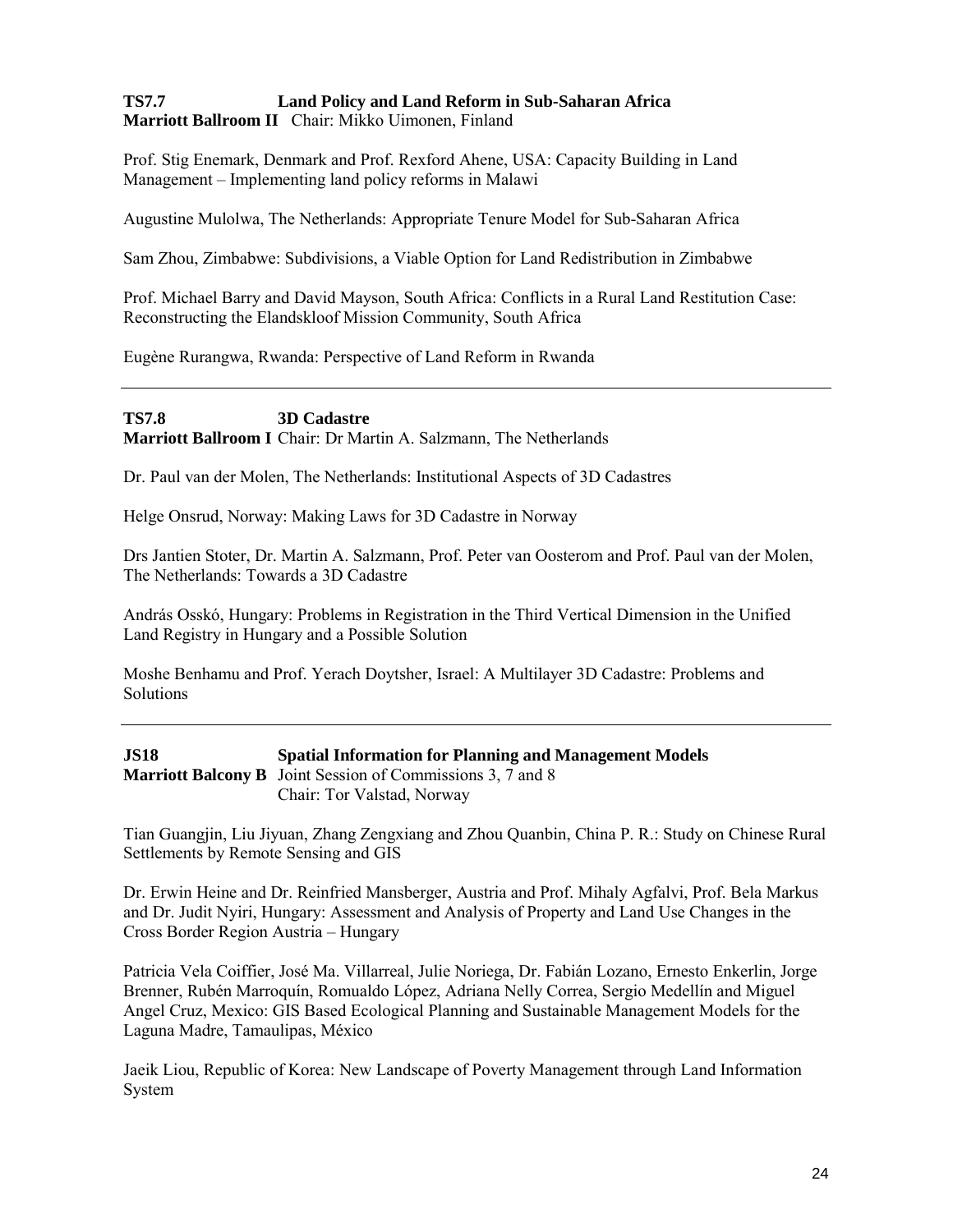Kobina Abaka Quagraine, Ghana: GIS for Ghana

**JS19 Solutions in a Challenging Environment: Kosovo Marriott Balcony C+D**Joint Session of Commissions 7, 2, 3 and 9 Chair: Dr. Winfried Hawerk, Germany

Leif Eidenstedt, Sweden/Kosovo: Legal Aspects on the Creation of a Modern Cadastre in Kosovo

Tor Valstad and Ole-Jørgen Haugholt, Norway/Kosovo and Hyzri Llabjani, Kosovo: The Rebuilding of the Cadastre in Kosovo

Pertti Onkalo, Abdurrahman Kuleta and Blerim Jashari, Kosovo: Capacity Building as a Part of the Cadastre Development in Kosovo

Bengt Andersson, Sweden/Kosovo and Murat Hoxha, Kosovo: Reforming the Cadastre and Land Administration in Kosovo

Skënder Tullumi, Kosovo: A Short History of Cadastre Survey in Kosovo

#### **Thursday**

#### **9.00-10.30**

**Plenary Session Sustainable Development and Property Management Marriott Ballroom** Moderator and introduction: Professor Ian Williamson, Director of FIG/UN Liaison, Australia

Gershon Feder, Research Manager, Development Research Group, World Bank: Land Administration: A Cornerstone for Economic Development

Helge Onsrud, Norway: FIG Agenda 21 – Committing Surveyors to Sustainable Development

#### **Thursday**

## **11.00-12.30**

| <b>TS1.4</b>  | Professional Associations – A time of change |
|---------------|----------------------------------------------|
| <b>Hoover</b> | Chair: Michael Keller, Switzerland           |

Prof. Stig Enemark, Denmark: Surveying the Surveying Profession

G. K. (Ken) Allred, Canada: The Professional Association – Guardian of the Public Interest

Gianfranco Morocutti, Italy: The Involvement of the Mediterranean Countries

Giuseppe Rando and Fiorenzo Guaralda, Italy: The Professional Profile of the "Geometra" in the Third Millennium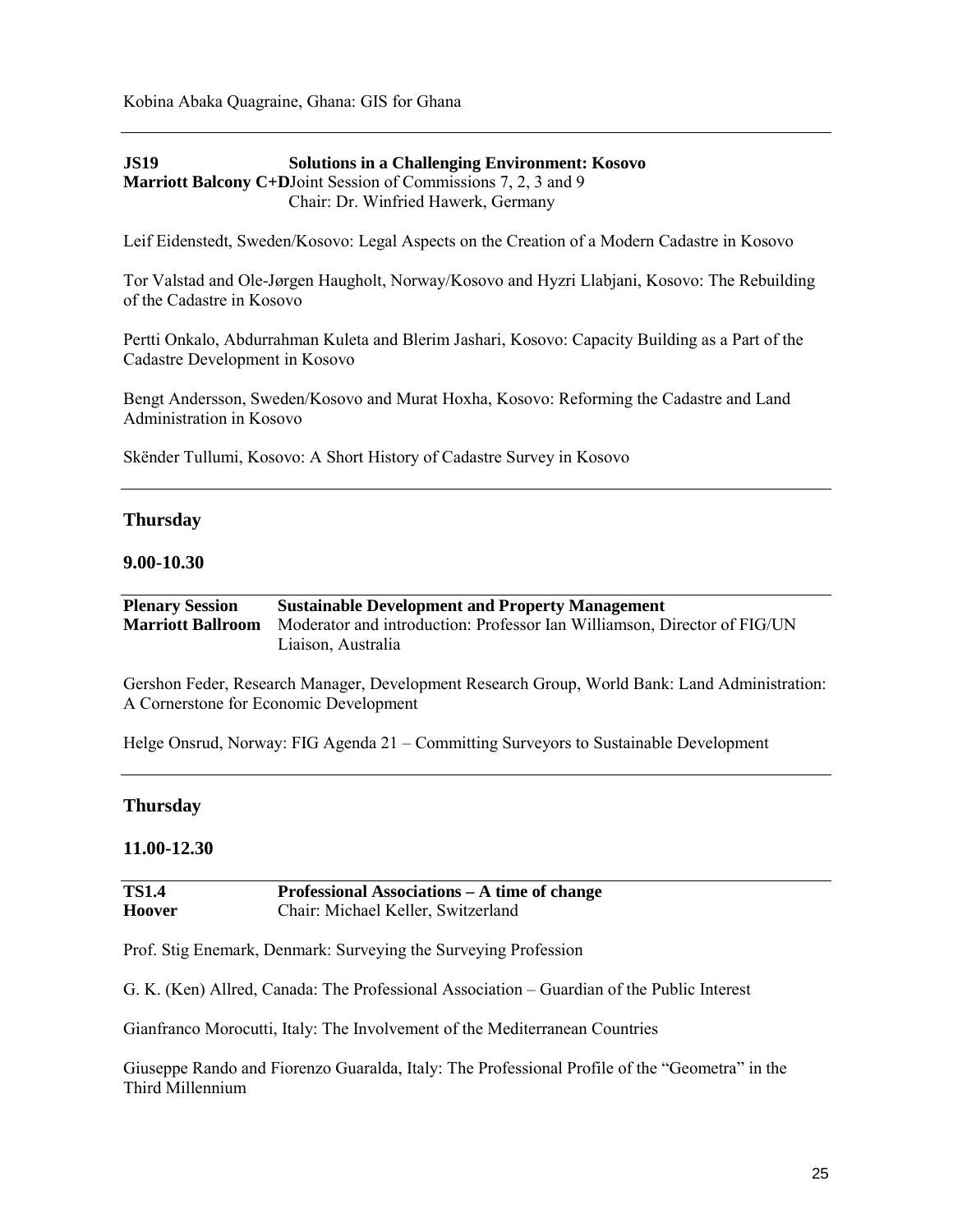Jörg Gebauer, Germany: Public Appointment and Swearing-in of Expert Witnesses

## **TS2.6 Changes in Curricula Marriott Balcony A** Chair: Jud Rouch, USA

Prof. Richard K. Bullard and Robert W. Dixon-Gough, United Kingdom: Geomatics and Land Management – Changing Profile and Career, UK and RICS Experiences

Prof. Bertold Witte and Prof. Bernhard Heck, Germany: Changes and Perspectives in University Education for Geodetic Engineers in Germany

Prof. Wolffried Wehmann and Prof. Michael Hahn, Germany: On the Introduction of Staged Bachelor and Master Courses of Study for Surveyors in Germany

Gert Steinkellner, Austria: Developments in the Austrian Surveying Education

Dr. Frank J. Leahy, Australia: A New Curriculum for Geodetic Computation

## **TS3.6 Spatial Information – Open Access and Cooperation Coolidge** Chair: Gerhard Muggenhuber, Austria

Yvette Pluijmers, USA: The Economic Impacts of Open Access Policies for Public Sector Spatial Information

Tarja Myllymäki, Finland: On the Way to Open Access to Digital Geographic Information

Anne Kjølhede Revald, Denmark: Public Administration in Denmark Use GI to Make Information Available to the Citizens

Dr. Anne Kirsten S. Høstmark, Norway: GEOVEKST – A Norwegian Program for Cost Sharing in Production, Updating and Administration of Geographic Data

Mabel Alvarez de Lopez, Juan Carlos Usandivaras, Blanka Agudiak and Gwyn Jones, Argentina: Experiences of Inter-Institutional Collaborative Work as Forms of Multiplying the Benefits of Territorial Information

**JS20 International Borders Cotillion North** Joint Session of Commissions 5, 1, 3 and 7 Chair: Matthew Higgins, Australia and Ron Adler, Israel

Prof. Ralf Schroth and Hans-Dieter Arnold, Germany: Demarcation of International Border Lines

Ron Adler, Israel: Surveyors Role in Delineation and Demarcation of International Land Boundaries

Dr. György Busics, Hungary: State Border Line Measurement with GPS – Measuring and Processing Experiences

Fabien Ombougou, Cameroon: Borders and Globalisation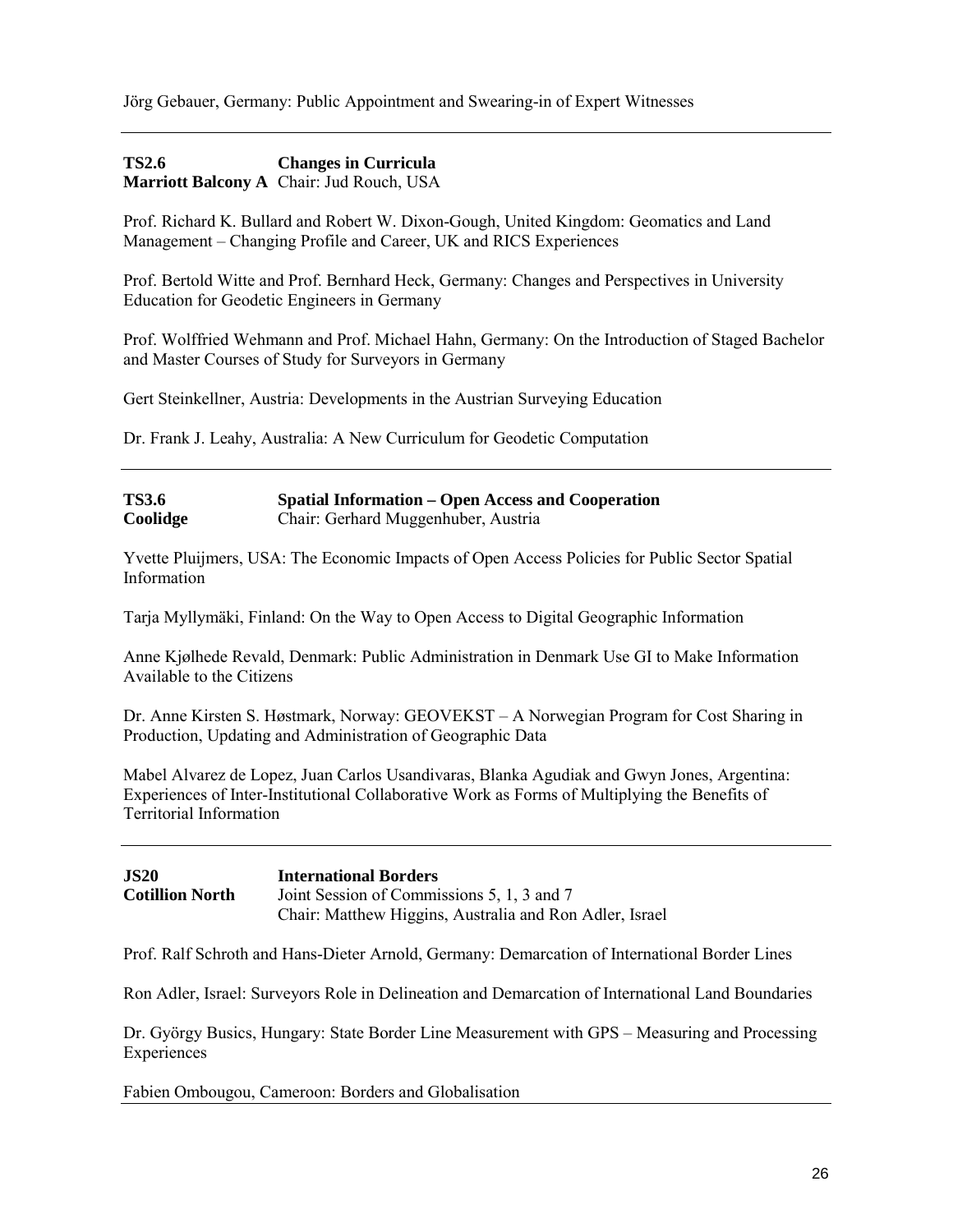#### **TS5.8 Problems Related to the Use of GPS Harding** Chair: Neil Brown, Australia

Neil Brown, Allison Kealy, James Millner, Peter Ramm and Prof. Ian Williamson, Australia Quality Control and Integrity Monitoring of the Victorian GPS Reference Station Network

Abdelkader Nadir Nabed, Bachir Gourine, Sid-Ahmed Benahmed Daho, Boualem Ghezali and Ali Zeggai, Algeria: Combination of Mixed Adjustment Model and Geodetic Lines Method to Transform GPS Coordinates into National Coordinates

Dr. Xiaoli L. Ding, D. W. Zheng, Y. Q. Chen, C. Huang and W. Chen, China: Analysis of Seasonal and Interannual Variations in the Positions of Permanent GPS Tracking Stations

Stefan Willgalis and Prof. Günther Seeber, Germany and Prof. Cláudia Pereira Krueger and Prof. Verônica M. C. Romão, Brazil: A Real Time GPS Reference Network for Recife, Brazil, Enabling Precise and Reliable Cadastral Surveys

| <b>JS21</b> | <b>Education of Valuers – Experiences</b>                      |
|-------------|----------------------------------------------------------------|
|             | <b>Marriott Balcony B</b> Joint Session of Commissions 9 and 2 |
|             | Chair: Stephen Yip, Hong Kong, China                           |

Prof. Kauko Viitanen, Finland: Education of Valuers: Plans for the Coming Period – Working Group Report

Alfred Bollinger, Switzerland: New Swiss Guidelines for Valuation of Agricultural Ground Include Ecological Values and Support Sustainable Development

Tuomo Heinonen, Finland: Education of Valuers – Experiences in Developing Cambodia

Henning Elmstrøm, Denmark: Valuation Legislation Purposes in Selected Countries

| <b>JS22</b> | <b>Roundtable Discussion on the Role of Valuation Standards</b>                                   |
|-------------|---------------------------------------------------------------------------------------------------|
|             | <b>Marriott Balcony C</b> Joint Session of FIG Commission 9 and International Valuation Standards |
|             | Committee IVSC                                                                                    |
|             | Chair: Brian Waldy, FIG Commission 9, United Kingdom                                              |

Roundtable discussion on the international valuation standards with contributions from the World Bank, FIG, IVSC and the Appraisal Institute.

> - Greg McNamara, Australia, Chair of the International Valuations Standards Committee IVSC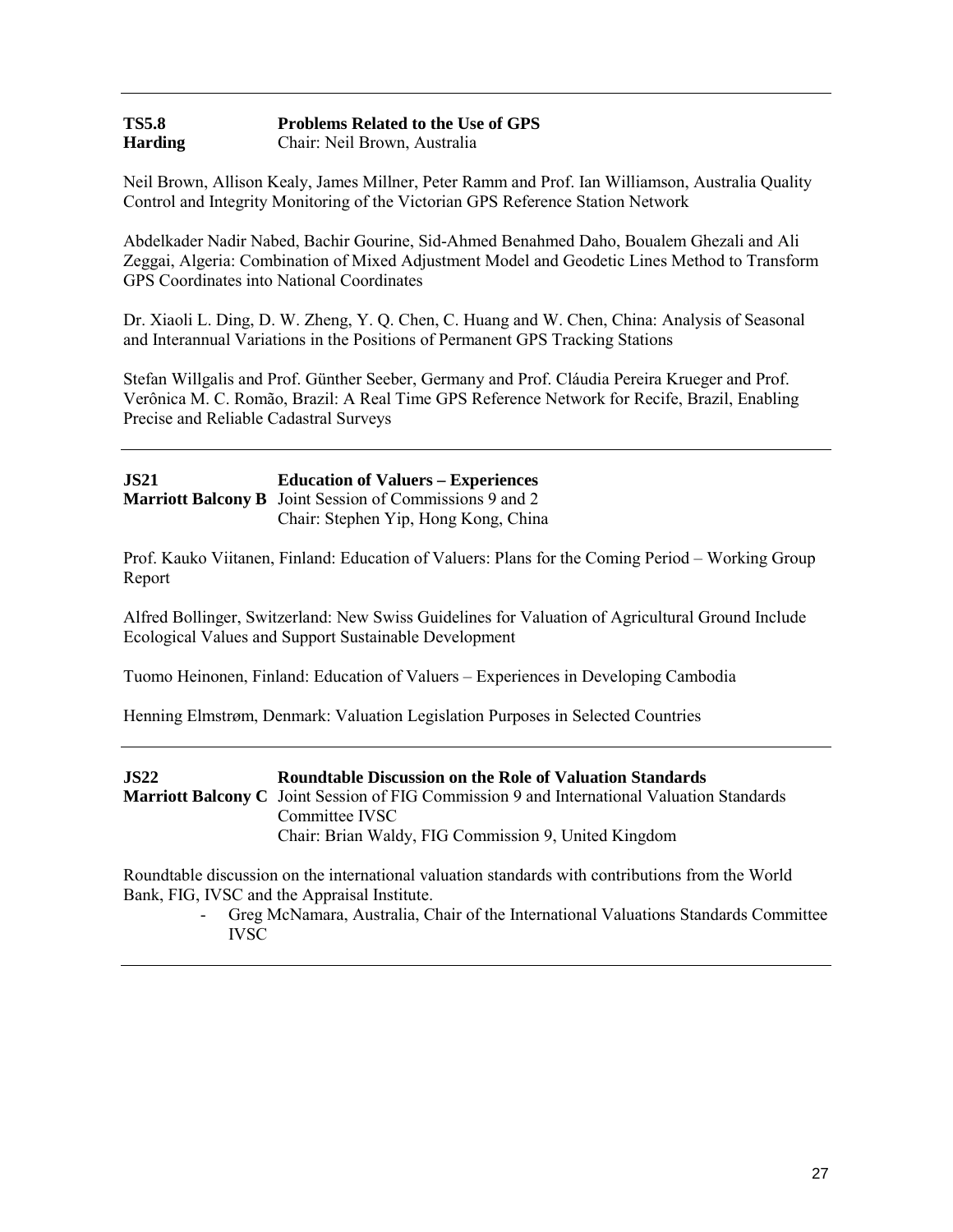# **Thursday**

## **14.00-15.30**

| <b>JS23</b> | <b>Cadastral Reform – Organisational</b> |
|-------------|------------------------------------------|
| Hoover      | Joint Session of Commissions 1 and 7     |
|             | Chair: Leonie Newnham, Australia         |

Ivan Pesl and Dr. Vaclav Slaboch, Czech Republic: Ten Years of Cadastral Reform in the Czech Republic: From defective cadastre to Internet access to reliable cadastral and land registry data

Arbind Man Tuladhar, The Netherlands: Developing a Framework for Cadastre and Land Registration Systems in Land Administration Organizations

Dr. Clarissa Fourie, South Africa: Cadastral Reform for Good Governance and Poverty Alleviation

Jiri Rydval, Czech Republic: Cadastral Offices and the Reform of the Czech Cadastre

Charisse Griffith-Charles, Trinidad and Tobago: Designing Effective Cadastral Reform – Trinidad and Tobago

**TS2.7 Descriptions of Curricula Marriott Balcony A** Chair: Prof. Pedro Cavero, Spain

Prof. Pedro Cavero, Spain: The Studies of Surveying in Latin America

Dr. Tomas Egeltoft, Sweden: A Proposed New Curriculum for the Master of Science Program in Surveying at KTH

Ass. Prof. Alojz Kopáčik, Slovakia: Modern Surveying Education in Slovakia

Ning Jinsheng, Prof. Liu Yanfang and Liu Yaolin, China P. R.: Different Models on the Curriculum for the Higher Education of Surveying & Mapping in China

Emmanuel Tembo and Mike Manisa, Botswana: The Evolution of Geomatics at the University of Botswana

Oluwaseun Samuel Adewale, Nigeria: Surveying and Geomatics Curricula in Nigerian Universities – The Professional and Educational Challenges

#### **TS3.7 Spatial Information Management – Technical Developments Coolidge** Chair: Jes Ryttersgaard, Denmark

Dr. Martin Scheu and Dr. Andreas Rose, Germany: Data Migration – The Component View

Wonjun Choi, Republic of Korea: Institutional Issues of the Spatial Data Exchange in Korea

Arie Croitoru and Prof. Yerach Doytsher, Israel: A Step Toward Accuracy-Based Vector-Data Prioritizing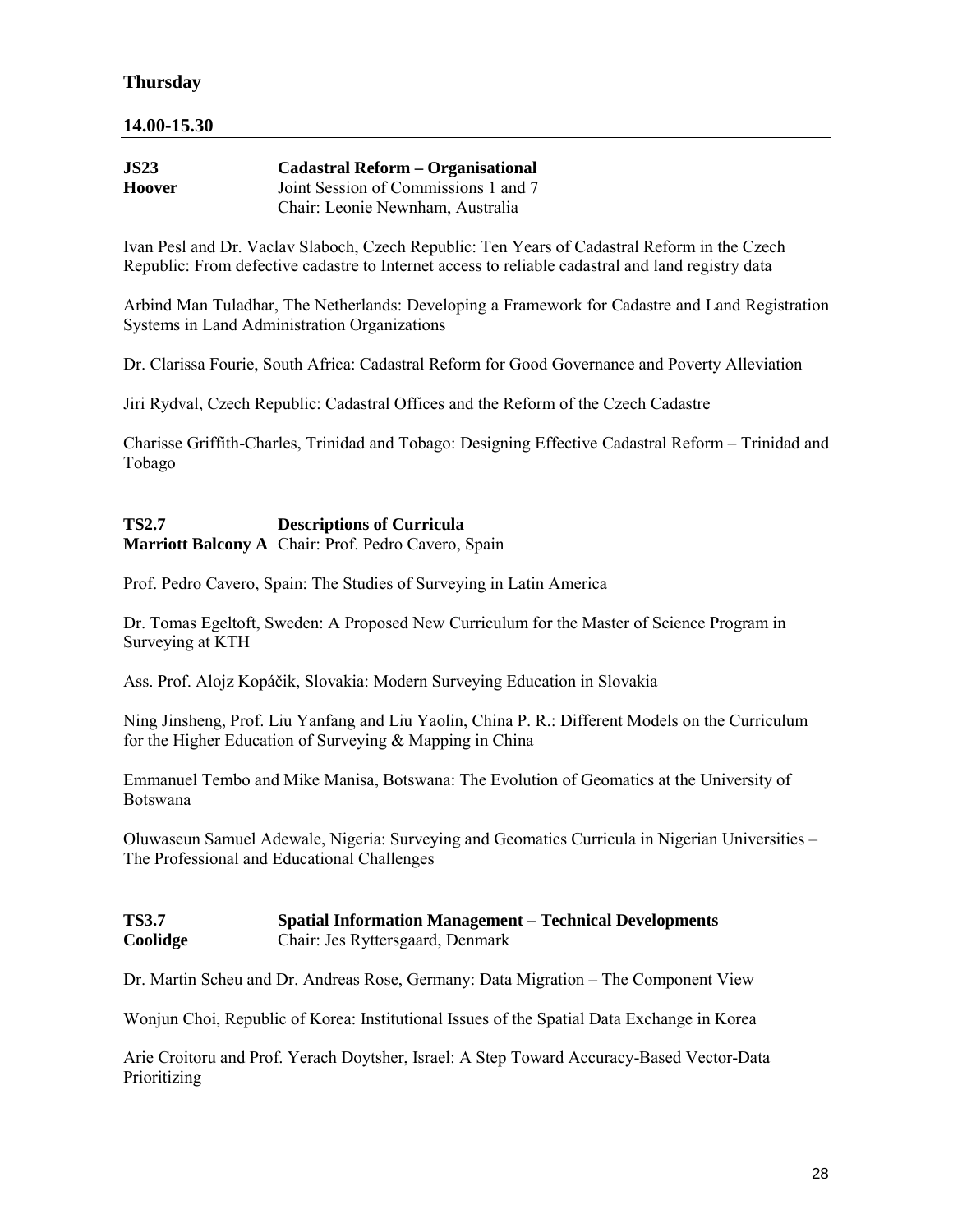Dr. Panos Lolonis, Greece: A Chi-Square Statistic for Checking Satisfactory Edge Matching of Maps and Diagrams that Depict Adjacent Areas

## **TS5.9 Digital Photogrammetry Cotillion North** Chair: Dr. Nicolas Paparoditis, France

Dr Nicolas Paparoditis, France: Integrating Digital Cameras with Theodolites or Total Stations for Field and Building Surveys

Dr. Ashraf Aly Elkoushy, Egypt: Object Reconstruction and Prediction from Three Images

Kris Morin, USA and Dr. Naser El-Sheimy, Canada: Post-mission Adjustment Methods of Airborne Laser Scanning Data

Minha Park and Dr. Yang Gao, Canada: Development of an Internet-Based Mobile Equipment Management System

## **JS24 Valuation Standards for Global Profession Marriott Balcony C** Joint Session of FIG Commission 9 and International Valuation Standards Committee IVSC

Chair: G. Michael Yovino-Young, Chair of FIG Commission 9, USA

Brian Waldy, United Kingdom: The Role of International Valuation Standards in the Provision of Funding for Development

John A. Edge, Chairman-Elect and UK Representative to IVSC, United Kingdom: The Globalization of Real Estate Valuation

Dr. Sarah Sayce, Owen Connellan and Dr. Frances Plimmer, United Kingdom: Global Standards for a Global Profession: Developing Understanding of 'Value in Use'

Matthew S. Myers, Fiji: International Valuation Standards: Another form of imperialistic colonisation of lesser-developed countries?

#### **Thursday**

#### **16.00-17.30**

**JS25 e-Business Hoover** Joint session of Commissions 1, 3 and 7 Chair: Don Buhler, USA

Sara J. Wilkinson, Pat Turrell and Simon Harbour, United Kingdom: Intranet and Internet Uptake and Usage within UK Building Surveying Practices. A user based evaluation of advantages and disadvantages

Nehemiah Mavetera, South Africa: An Electronic Geoinformation Supply Model for Land Registry Organisations (LROs) in Countries in Transition – South Africa and Zimbabwe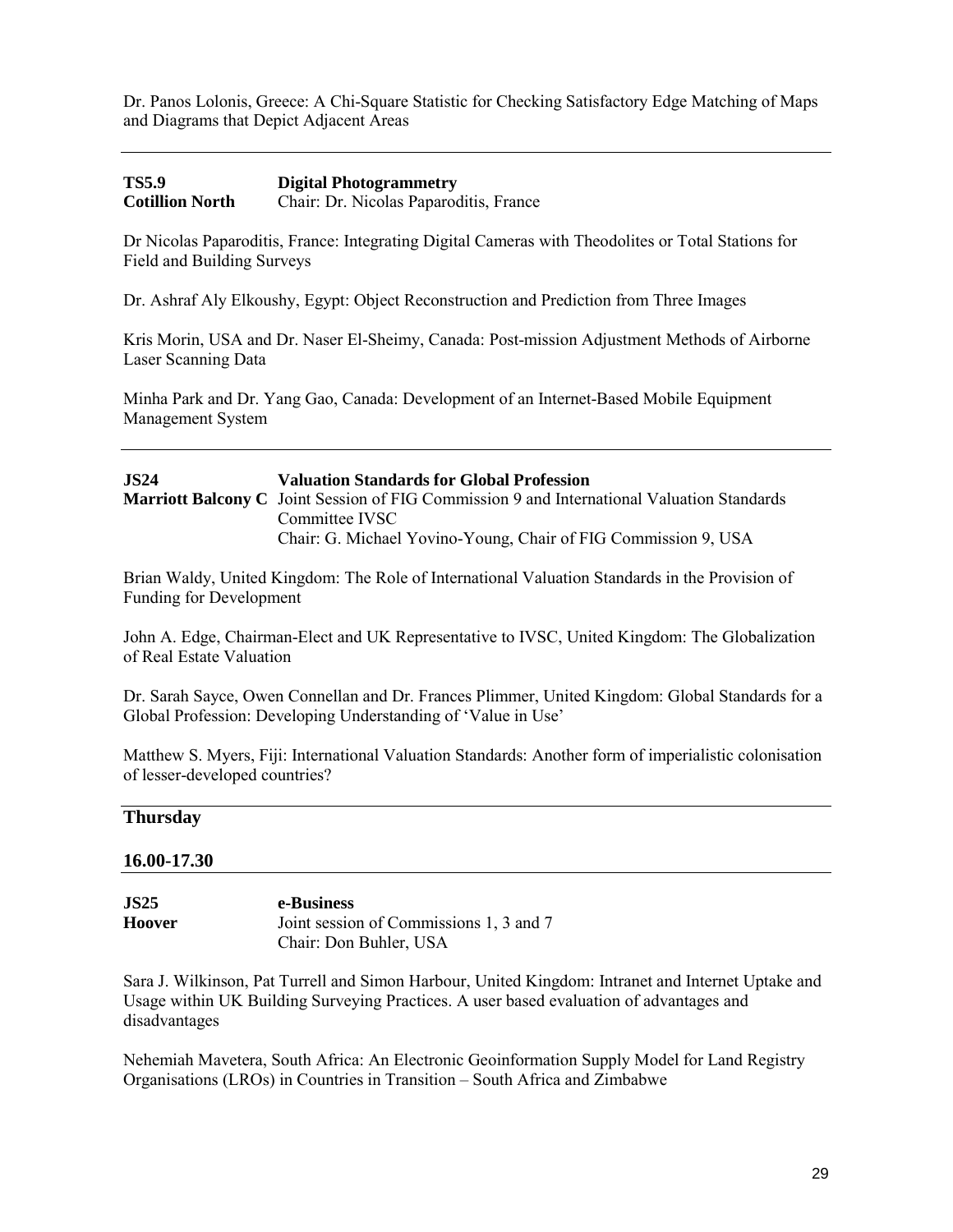Leonie Newnham, Allan Stewart and Bryan King, Australia: Building an E-business Framework for a Natural Resources Agency – A case study of the Victorian Department of Natural Resources and Environment e-business development

James Millner and Leonie Newnham, Australia: The Development of an Application Service Provider Model for the Delivery of Government Spatial Information

Dr Bijan Azad, Lebanon: Mapping the Business Processes Before Mapping the Ground: Building the e-Land Administration Infrastructure

Irina Fartukova, Russia: Statistics of Development the Internet of Technologies in the Field of a Geodesy and Cadastre (This paper has not been presented at the FIG 2002)

**TS2.8 Different Aspects in Planning and Implementing Curricula Marriott Balcony A** Chair: Prof. Kirsi Virrantaus, Chair of FIG Commission 2, Finland

David Rodgers, United Kingdom: The Relationship between Funding and the University Curriculum

Ian Frame and Mike Canter, United Kingdom: A Menu of Graduate Skills – The Specification of Degree Level Skills for Construction and Surveying Students

Mazlan Hashim, Mohd Ibrahim Seeni Mohd and Kasturi Devi Kanniah, Malaysia: Remote Sensing Education in Malaysia: A systematic approach at Universiti Teknologi Malaysia

Prof. Francis A. Fajemirokun, Dr. Peter C. Nwilo and Olusegun T. Badejo, Nigeria: Geomatics Education in Nigeria

**TS3.8 Spatial Information Based Services Coolidge** Chair: Kari Strande, Norway

Bengt-Olof Käck and Stefan Gustafsson, Sweden: Digital Surveying Archive and Old Maps

Linda Carton, The Netherlands: Strengths and Weaknesses of Spatial Language: Mapping activities as debating instrument in a spatial planning process

Prof. Chulmin Jun, Republic of Korea: Solving a Land Use Problem by Integrating Fuzzy-LP and GIS

Prof. Olubodun O. Ayeni and Amos O. Adebisi, Nigeria: Management of National Resources through an Electronic Atlas Database: The Case Study of Nigeria

Liu Yaolin, Martin Molenaar and Menno-Jan Kraak, The Netherlands: Automated Organization of Hierarchical Catchments in River Network Based Constrained Delaunay Triangulation

Gennady G. Pobedinsky and Alexander N. Prusakov, Russia: Problem of Optimum Visualization of Electronic Maps on the Display with Use Variable-Scale of Projections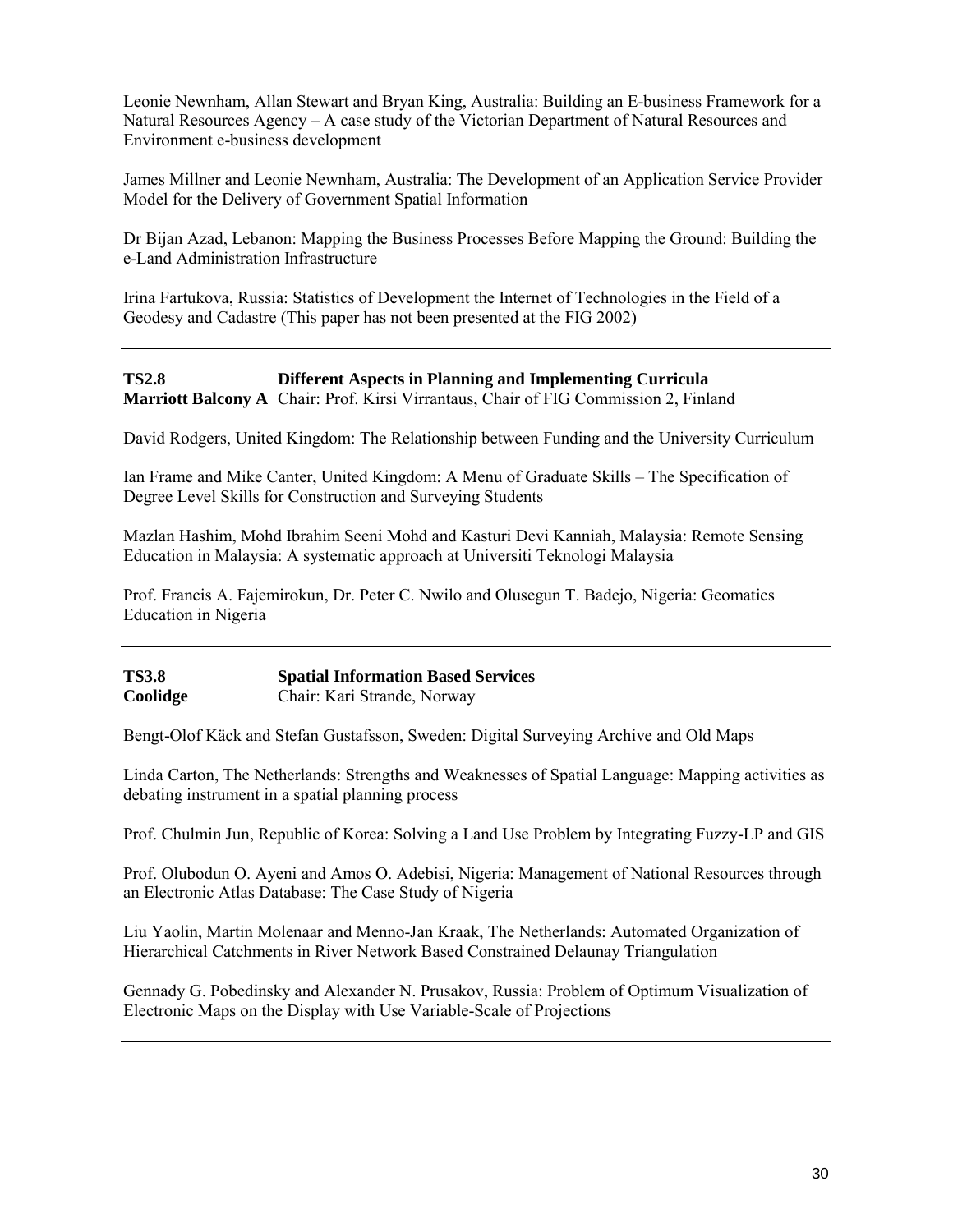| <b>TS5.10</b>          | <b>Geodetic Problems and Solutions</b> |
|------------------------|----------------------------------------|
| <b>Cotillion North</b> | Chair: Dr. Yang Gao, Canada            |

Xiaobing Shen and Dr. Yang Gao, Canada: Kinematic Processing Analysis of Carrier Phase based Precise Point Positioning

Dr. Z. C. Luo and Prof. Y. Q. Chen, Hong Kong, China: Precise Determination of Hong Kong Geoid Using Heterogeneous Data

Mikael Lilje and Prof. Jean-Marie Becker, Sweden, Björn Engen, Norway, Bo Jonsson, Sweden, Niels Andersen and Sigvard Stampe Villadsen, Denmark, Prof. Martin Vermeer and Risto Kuittinen, Finland, Magnus Gudmunsson and Björn Geirr Harsson, Norway and Lars Sjöberg, Sweden: Nordic Geodetic Commission – A successful collaboration between the Nordic countries in the filed of geodesy

E. E. Duncan, P. Baffoe and F. Bilson-Darku, Ghana: The Evolution of the Two Standards of Measure to the Present Day Electromagnetic Distance Measurements (EDM)

#### **JS26 Education of Valuers – Collecting the Substance for Virtual Academy Marriott Balcony C** Joint Session of Commissions 9 and 2 Chair: Prof. Kauko Viitanen, Finland

Prof. Kauko Viitanen, Finland: Just Compensation in Expropriation?

Dieter Kertscher, Germany: On the Way to a Valuation-GIS / Valuation Information System

Eero Carlson, Finland: Kohonen Map, GIS and the Analysis of Real Estate Sales

#### **Friday**

#### **9.00-10.30**

**TS3.9 Spatial Information for Health Monitoring and Population Management Marriott Balcony A** Chair. Dr. Martin Scheu, Germany

Dr. Madan Mohan, India: GIS-Based Spatial Information Integration, Modeling and Digital Mapping: A New Blend of Tool for Geospatial Environmental Health Analysis for Delhi Ridge

Armstrong Kamadi Indusa, Kenya: The Use of GIS in Mapping, Analysis and Evaluation of HIV/AIDS Occurrence Patterns

Prof. Olubodun O. Ayeni and Oluwaseun S. Adewale, Nigeria: GIS Queries for Population Data Analysis and Management

Prof. Choi Yun-Soo and Koh June-Hwan, Republic of Korea: The Current Status and Reform Strategies of GIS Projects for Urban Infrastructure Management in Korea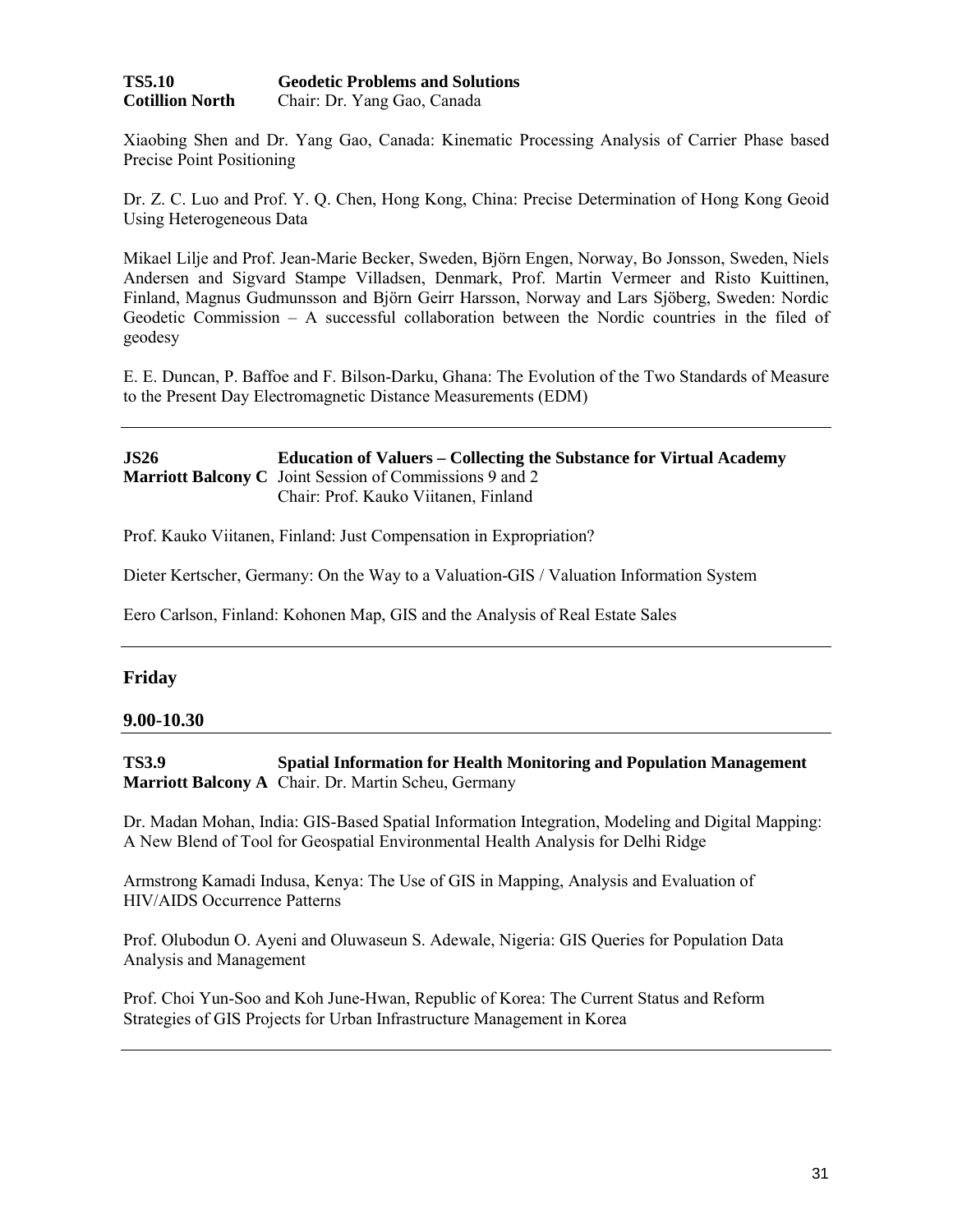## **TS5.11 Standards, Quality Assurance and Calibration Marriott Balcony C+D**Chair: Dr. Vaclav Slaboch, Czech Republic and Prof. Hans Heister, Germany

Prof. Jean-Marie Becker, Sweden: Recommendations Concerning Survey Instruments Maintenance and Quality Specification

Prof. Hans Heister, Germany: The Term Uncertainty of Measurement and the Concept of Its Determination

Dr. Michael Illner, Germany: Investigations Concerning the Reliability and the External Accuracy of GPS Real-Time Measurements

Prof. Hilmar Ingensand, Switzerland: Check of Digital Levels

| <b>TS7.9</b> | <b>Technical Innovation in the Cadastre</b> |
|--------------|---------------------------------------------|
| Coolidge     | Chair: Frantz Derlich, France               |

Gerda Schennach, Austria: Security of Land Property

Gotfred Rygh, Norway: The Multi-Purpose Cadastre: Experiences from the Automated Census Project in Norway

Arne Gøtø, Denmark: Interactive Graphic Software for Creating Cadastral Alterations

Carlton A. Brown, USA: Investigation of the Use of the Ellipsoidal Normal to Model the Plumb Line in a Millimeter Cadastre

| <b>TS7.10</b>  | <b>Regional Experience in the Cadastre – Near East</b> |
|----------------|--------------------------------------------------------|
| <b>Harding</b> | Chair: Daniel Steudler, Switzerland                    |

Yohanan Gavish and Prof. Yerach Doytsher, Israel: Analytical Cadastre in Israel: Restoring Land Boundaries Based on Photogrammetric Tools

Dr. Necdet Poyraz and Dr. Orhan Ercan, Turkey: The Design, Development and Implementation of the Turkish Land Registry and Cadastre Information System

Dr. Adib Fares, Lebanon: The Cadastral System in Lebanon Comparing to the other International Systems

#### **TS7.11 Regional Experience in the Cadastre – Europe I Hoover** Chair: Peter Dent, United Kingdom

Francis Gäbele and Marc Vanderschueren, Belgium: Benchmarking and Belgian Cadastre

Piero Panunzi and Fiorenzo Guaralda, Italy: The Reform and the New Systems of Census and Classification of the Italian Cadastre

Dr. Charalambos Ioannidis, Greece: The Hellenic Approach for Implementation of a Modern Cadastre – Difficulties and Perspectives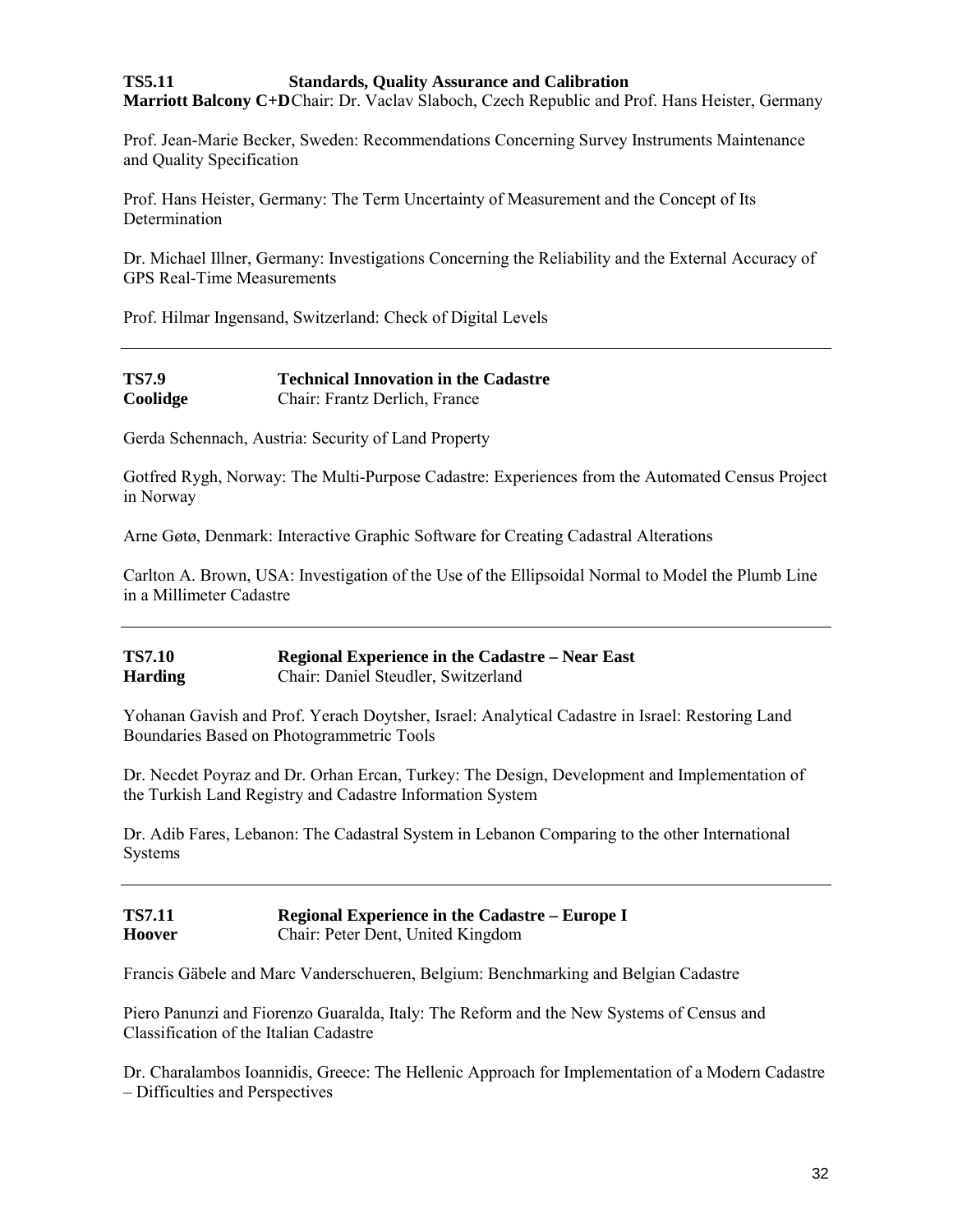Jaap Zevenbergen and Dr. Jitske de Jong, The Netherlands: Public Law Information Regarding Land: Dutch proposal for registration

Peter Dütschler, Switzerland: Cadastre 2014 in Practice – Activities of the Swiss Private Sector

**TS9.3 Special Valuation Problems I Marriott Balcony B** Chair: David Smejkal, Czech Republic

David Smejkal, Czech Republic: Market Appraisal of Real Estate in the Czech Republic via Software

Dr Vida Malienė, Prof. Artūras Kaklauskas and Prof. Edmundas Kazimieras Zavadskas, Lithuania: Application of a New Multiple Criteria Analysis Method in the Valuation of Property

Jean-Louis Dargere, France: Valuation of Hotels in France

Yaacoub Saade, Lebanon: The Real Estate Management in Lebanon and the Influence of the Urban Planning and Cadastre on the Valuation

Mehmet Gur, Volkan Cagdas and Hülya Demir, Turkey: A General Overview Real Estate Valuation Applications in Turkey

#### **Friday**

#### **11.00-12.30**

**TS3.10 Spatial Information in Mapping and Cadastral Systems Marriott Balcony A** Chair: Tarja Myllymäki, Finland

Uzochukuw Okafor, Namibia: Digital Map Revision – A Namibian Experience

Bastian Graeff and Prof. Alessandro Carosio, Switzerland: Automatic Interpretation of Raster-Based Topographic Maps by Means of Queries

Jurkka Tuokko, Finland: Renewed Topographic Data System Integrates to Cadastral Data Management in Finland

Assistant Prof. Seyed Kazem Alavi Panah and Associated Prof. Gholam Reza Zehtabian, Iran: A Database Approach for Soil Salinity Mapping and Generalization from Remote Sensed Data and Geographic Information System

Associated Prof. Gholam Reza Zehtabian, Assistant Prof. Seyed Kazem Alavipanah and Amir Hoshang Ehsani, Iran: The Use of Landsat Thematic Mapper Data for Mapping the Marginal Playa Soils in Damghan Playa, Iran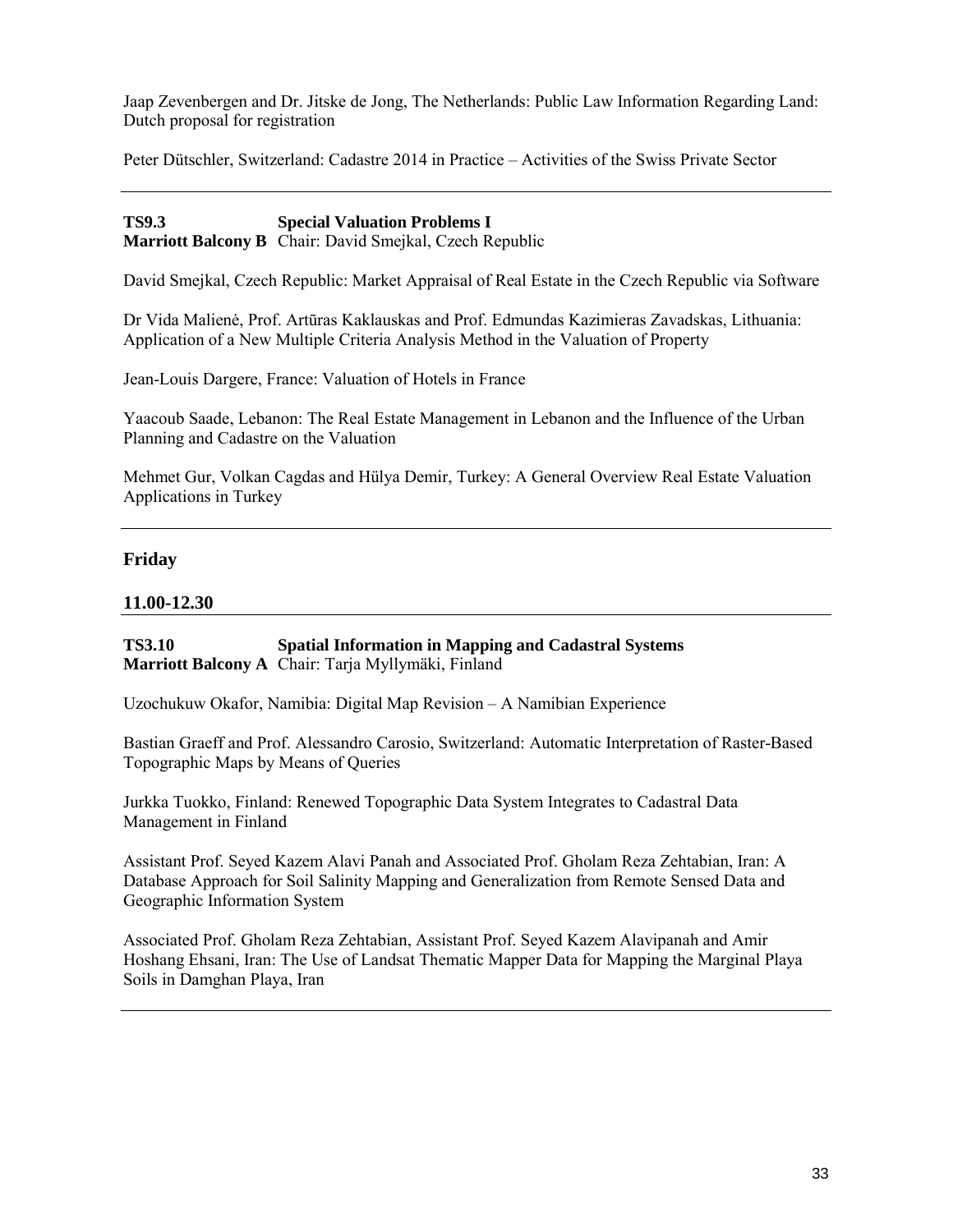# **TS5.12 Calibration of Survey Equipment**

**Marriott Balcony C+D**Chair: Prof. Hans Heister, Germany and Dr. Vaclav Slaboch, Czech Republic

Prof. Naser El-Sheimy, Canada: Boresight Calibration of Mobile Mapping System

Prof. Hans Heister and Martin Lang, Germany and Jiri Lechner and Dr. Vaclav Slaboch, Czech Republic: Metrological Comparison of Length and Azimuth Standards between German and Czech Geodetic Laboratories According to ISO Standards

Helmut Woschitz and Prof. Fritz K. Brunner, Austria and Prof. Hans Heister, Germany: Scale Determination of Digital Levelling Systems Using a Vertical Comparator

Dr. Charles K. Toth, Nora Csanyi and Dorota A. Grejner-Brzezinska, USA: Automating the Calibration of Airborne Multisensor Imaging Systems

Helmut Heier, Dr Michael Kiefner and Dr. Wolfgang Zeitler, Germany: Calibration of the Digital Modular Camera

#### **JS27 Engineering Survey Databases and Facility Management Systems Marriott Balcony B** Joint Session of Commissions 6 and 3 Chair: Dr. Lothar Gruendig, Germany

Dr. Frank Gielsdorf and Prof. Lothar Gruendig, Germany: Geometrical Modeling for Facility Management Systems Applying Surface Parameters

Prof. Gerd Kehne, Germany: Visualisation of Buildings Using VRML – An Example

Dr. James B. Olaleye and J. O. Sangodina, Nigeria: Network Analysis in GIS: A Tool for Transportation and Utility Management – A Case Study of Nigerian Transportation and Utility Management

Dr. Kurt Novak, USA: Hillsborough County's Roadway Asset GIS Street Infrastructure Survey & System Integration

Dr. Gethin W. Roberts, Kathryn Strange and Martin Waller, United Kingdom: The Detection of Abandoned Mineshafts Using GPS and Capacitively Coupled Resistivity Imaging

**TS7.12 Regional Experience in the Cadastre – Europe II Coolidge** Chair: Francis Gäbele, Belgium

Prof. Kauko Viitanen, Finland: 3 x 3D Property Ownership and Use – Registration of apartments and premises in Finland

Franz Derlich, France: French Property Registering System: Evolution to a Numeric Format?

Leiv Bjarte Mjøs, Norway: New Cadastre in Norway

Lars Jansson and Göran Eriksson, Sweden: Reforming the Swedish Cadastre

Monica Johansson, Sweden: Land Register in Sweden – Present and Future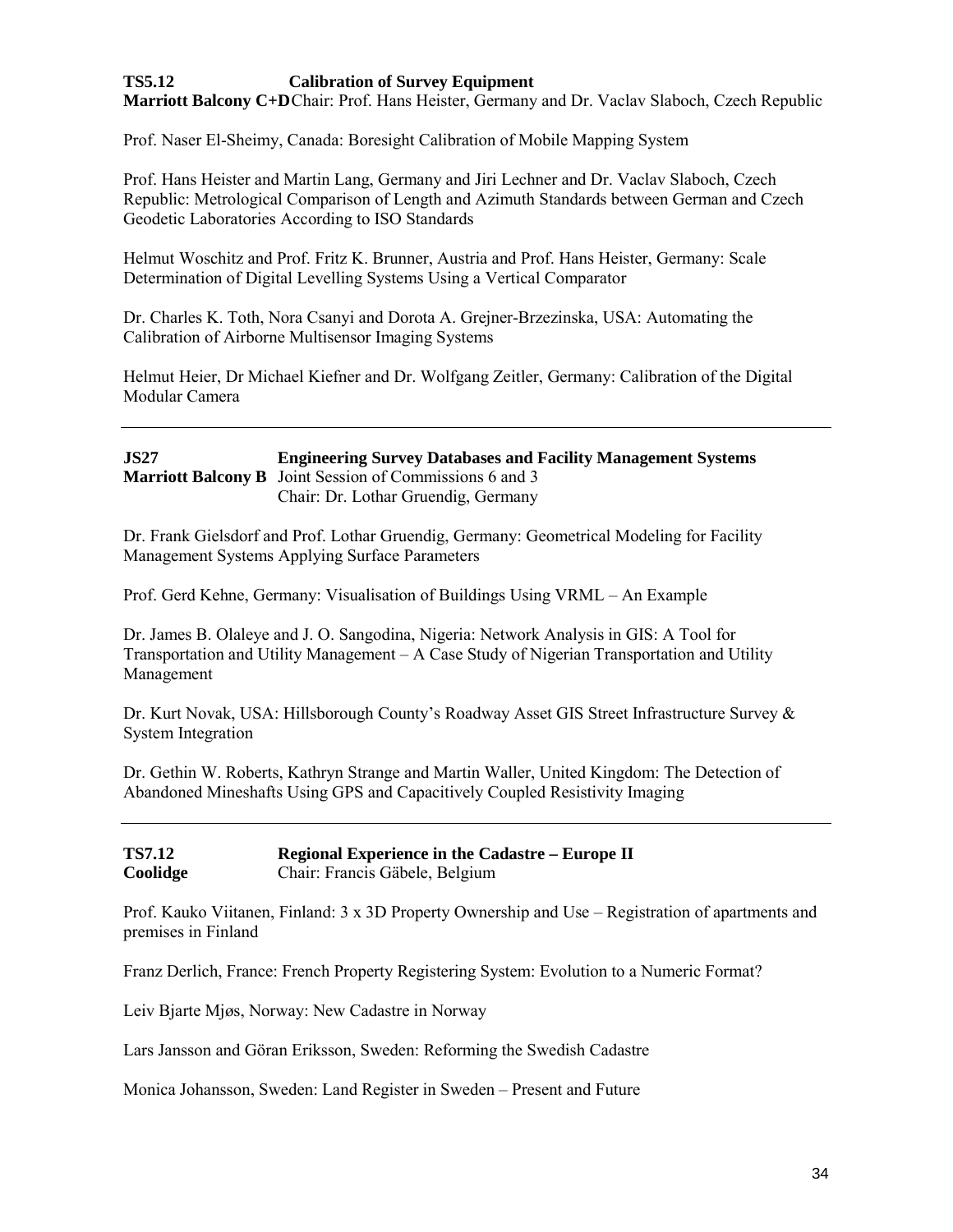Søren Christensen, Denmark: The Danish Digital Cadastral Map – A Tool for Land Management

## **TS7.13 Regional Experience in the Cadastre – Countries in Transition Harding** Chair: Tommy Österberg, Sweden

Prof. Y. K. Neumyvakin, Russia: Technological Aspects of Land Plots Surveying in Russia

Dr. Ioan Stangu, Romania: Cadastre – The Interface between the Human Society and the Environment

Prof. Hans Knoop, Germany and Prof. Wojciech Wilkowski, Poland: Integrated Cadastral System (ICS) of Poland Supported by the European Union

Vladimir Evtimov, Bulgaria: The Bulgarian Cadastre and Property Register Act and the Pertinent Project

Alexander Lazarov and Hristo Dechev, Bulgaria: Cadastral Information System of Sofia

Lydmila Lazarova, Bulgaria: Ownership Data in Cadastral Information System of Sofia (CIS – Sofia) from the Available Cadastral Map

Prof. Vladimir Golubev, Russia: Creation Cadastre of Educational Institutions of Russia (This paper has not been presented at the FIG 2002)

| <b>TS7.14</b> | <b>Automating the Cadastre – The New Zealand Experience</b> |
|---------------|-------------------------------------------------------------|
| <b>Hoover</b> | Chair: Tony Bevin, New Zealand                              |

Anselm Haanen, Tony Bevin and Neil Sutherland, New Zealand: e-Cadastre – Automation of the New Zealand Survey System

David Spaziani, New Zealand: Constructing a Survey Accurate Digital Cadastre

Jeffrey Needham, New Zealand: Benefits of Stakeholder Involvement

**TS9.4 Special Valuation Problems II McKinley** Chair: Henning Elmstrøm, Denmark

Prof. Krzysztof Koreleski, Poland: Appraisal of the Environment and Social Values of Woodlands

Timothy Eccles and Andrew Holt, United Kingdom: Accounting Versus Surveying: Value as a Professional Paradigm

Gitonga Aritho, Kenya: Valuation Issues in Compensation and Resettlement Action Plans: The case of Kwale Titanium Minerals Project in Kenya

Ruud M. Kathmann, The Netherlands: Valuation is Computerised: Market Analysis is Business

Kaberere Ndungu, Mwenda Makathimo and Mary Kaaria, Kenya: The Challenges in Globalisation of Valuation Profession – Lessons from Nairobi Kenya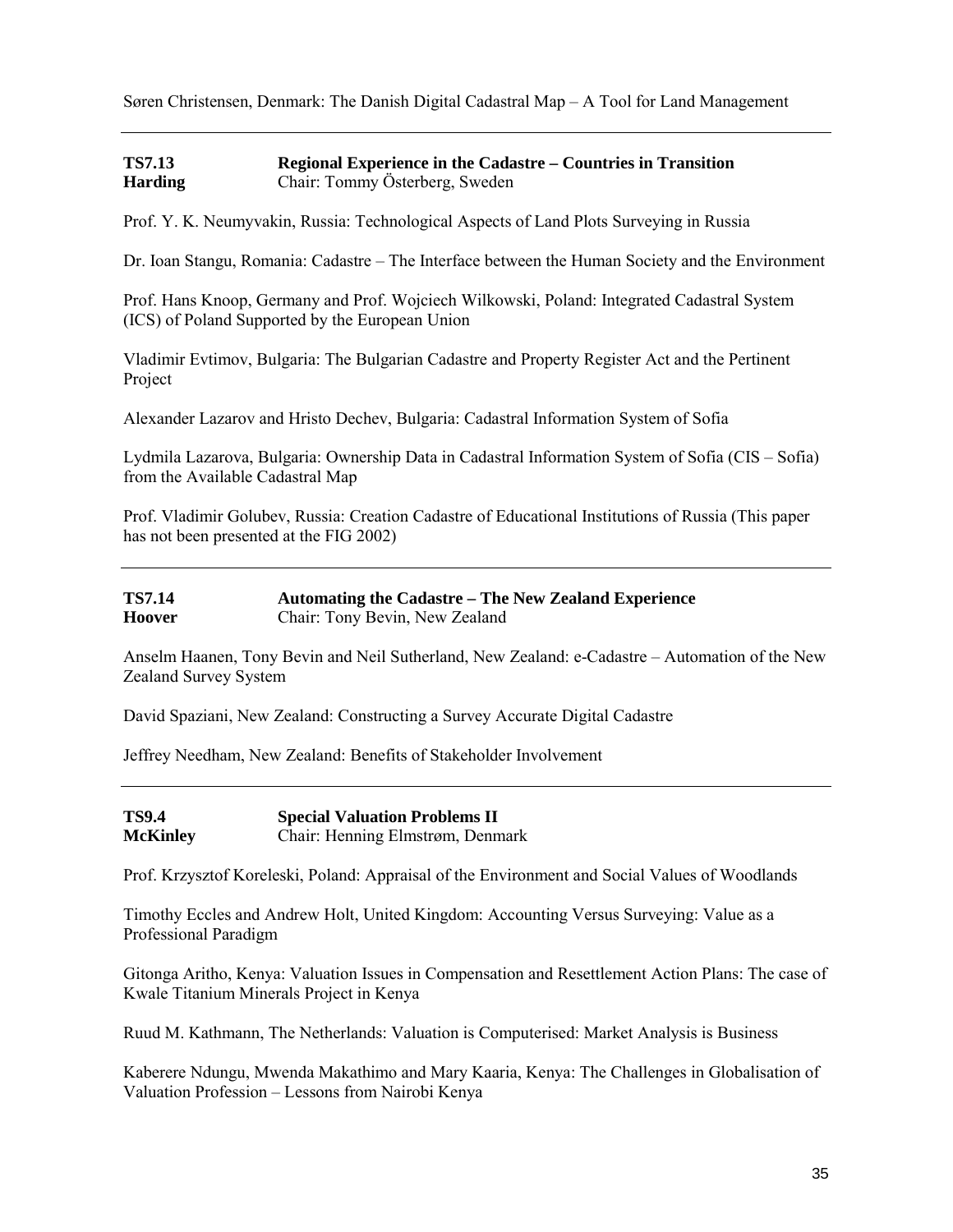## **Friday**

## **12.30-14.00**

#### **TS3.11 GIS – A Tool for Documentation Marriott Balcony A** Chair: Dr. Bernd Teichert, Germany

Zaide Duran, Ganer Güney, Assoc. Prof. Dursun Z. Seker and Prof. Gonul Toz, Turkey: Using GIS Technology for the Documentation of Historical Monuments

Jeannie Regan-Dinius, Dr. Hadi Yamin and R. Stephen Hansell, USA: Creating a Spatial Database for Indiana's Cemetery and Burial Ground Registry

Assistant Prof. Seyed Kazem Alavi Panah, Farokh Barzegar, Hassan Ahmadi, Associated Prof. Gholam Reza Zehtabian and Naser Mashhadi, Iran: Application of Remote Sensing and Geographic Information System Technologies in the Study of Yardangs of Lut Desert, Iran

Dr. Sankaran Rajendran, Prof. M. Arumugam and Prof. V. A. Chandrasekaran, India: Potential Use of High Resolution IRS-1C Satellite Data and Detection of Urban Growth in and around of Tiruchirapalli City, Tamil Nadu State, India

Prof. El Hassane Semlali, Mohammed El Fadili and Tarik El Maftouhi, Morocco: GIS Application to Establish Hydraulic Development Plans

**TS5.13 Integration of Techniques Marriott Balcony B** Chair: Dr. Naser El-Sheimy, Canada and Dr. Yang Gao, Canada

Prof. El Hassane Semlali, Abdelghani Saïdi, and Mohamed Baaya, Morocco: GPS and Total Stations Data Acquisition and Treatment Methodology for Automatic Drawing of Topographic Plans Using ArcCOGO

Dr. Gethin W. Roberts, Andrew Evans, Prof. Alan H. Dodson, Prof. Bryan Denby, Simon Cooper and Dr. Robin Hollands, United Kingdom: The Use of Augmented Reality, GPS and INS for Subsurface Data Visualisation

Maris Abele, Dr. Janis Balodis, Krishs Balodis, August Rubans and Ansis Zarinjsh, Latvia: SLR for Low Orbit Satellite Observation

Henri Audirac and Juan C. Villegas, Mexico: AU3-Win – A Digital Photogrammetric Workstation Developed in Mexico – A step in favor of Agenda 21